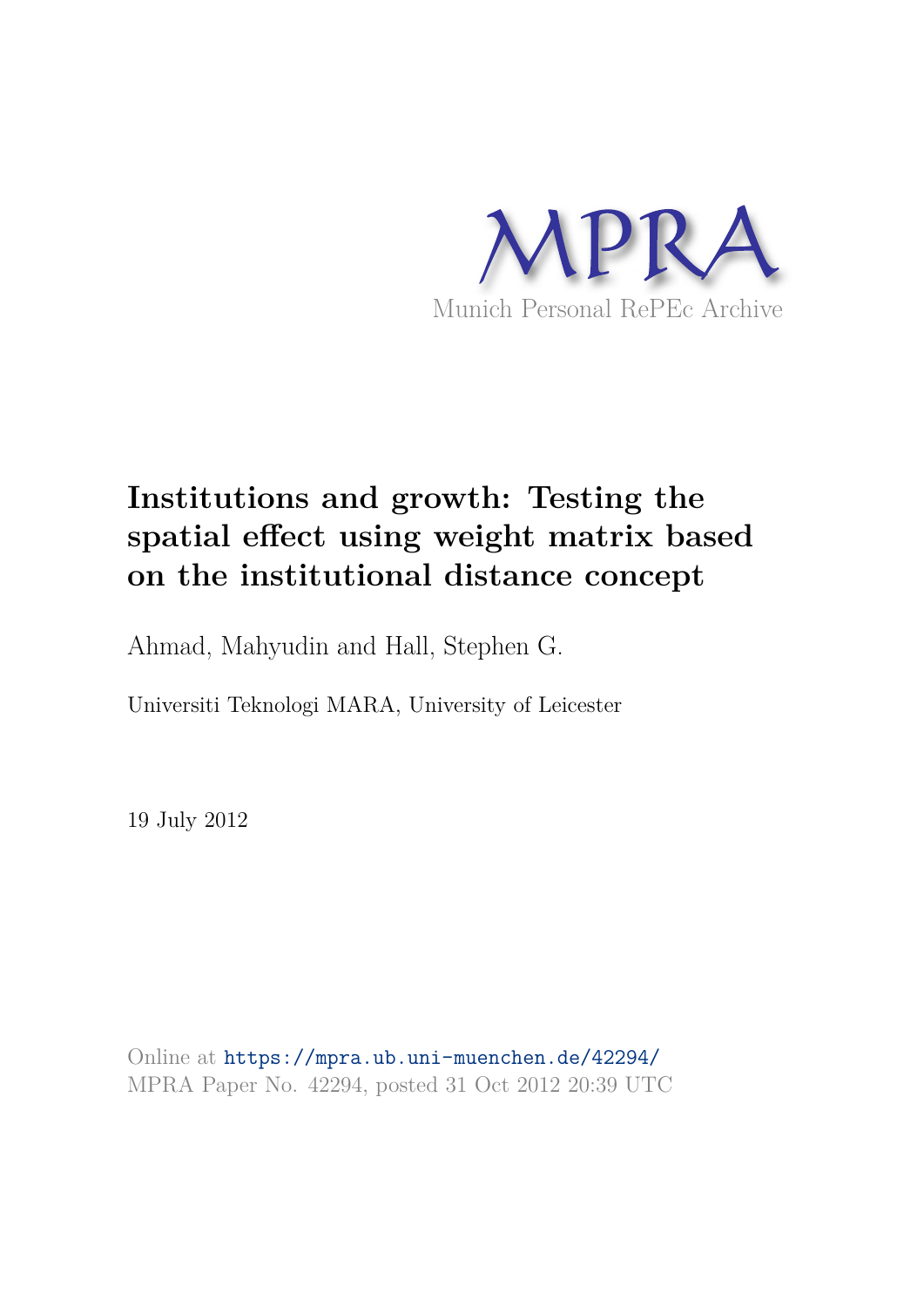# **Institutions and Growth: Testing the Spatial Effect Using Weight Matrix Based on the Institutional Distance Concept**

#### Stephen G. Hall

*Professor of Economics, University of Leicester, LE1 7RH Leicester, United Kingdom and University of Pretoria* 

[s.g.hall@le.ac.uk](mailto:s.g.hall@le.ac.uk) 

#### Mahyudin Ahmad

*Corresponding author. Universiti Teknologi MARA, Kedah, P.O. Box 187, 08400 Merbok, Kedah, Malaysia.*  604-4562563 / 6012-5236356 604-4562234 [mahyudin@kedah.uitm.edu.my](mailto:mahyudin@kedah.uitm.edu.my) 

#### Abstract:

This study augments a standard growth model with institutional controls, and models the spatial dependence using geographical and institutional weight matrices. Spatial Durbin model is shown to be the most appropriate to describe the data and political institutions weight matrix best explains the institutional distance concept since it produces identical results to the exogenous geographical-based distance matrix. Overall, the findings give evidence to the institutional quality effects, particularly the security of property rights, on economic growth in the developing countries. We also find evidence of an indirect route of institutions spillover where institutions in a country lead to economic improvement in that country and generate positive effects on the neighbouring countries' income growth. Furthermore, our study is able to show that countries with similar political institutional settings have an increased spatial dependence and converge to a similar level of growth.

*Keywords: Growth, institutions, spillover effects, institutional distance, spatial Durbin model.* 

JEL code: C21, O43, R10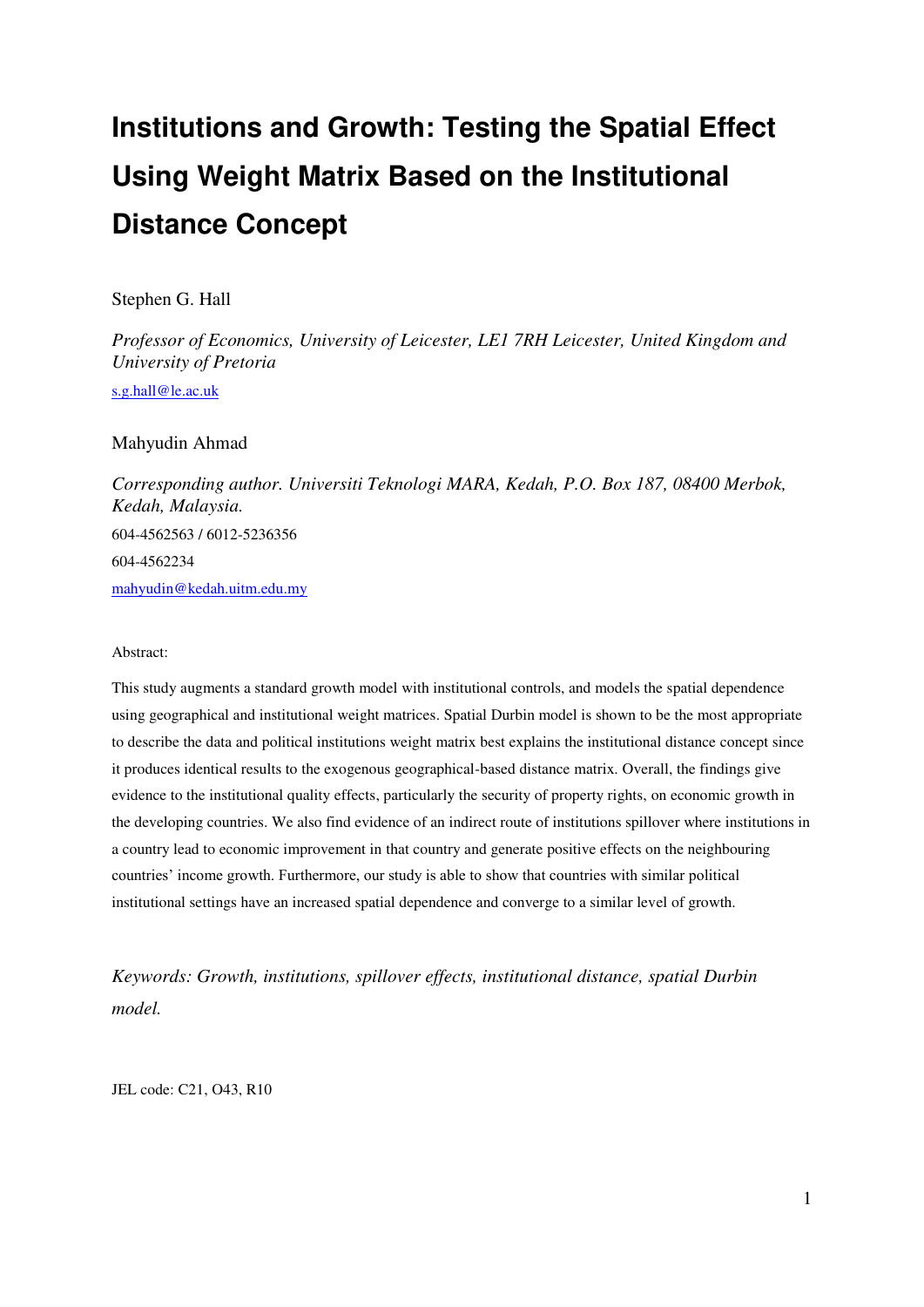#### **1. Introduction**

This paper contributes to the literature on growth and institutional quality by investigating a growth model which incorporates spatial effects based both on a conventional distance measure and a novel approach using a spatial weighting matrix based on institutional closeness. The intuition behind this paper is that the errors in a panel growth regression contain, at least in part, all the misspecification and omitted variables in the model. Institutional quality is hard to measure and so any index of quality must be subject to problems which will be reflected in the errors of the model. We would therefore expect that similar countries in an institutional sense will exhibit similar errors. This is the essence of the spatial institutional model we propose here. This study then examines spatial spillover effect of institutional quality and attempts to uncover the channel through which the institutional spatial spillover effect works, and hence explains the convergence process for countries with similar institutional settings.

A standard growth model is augmented with institutional variables to proxy for property rights and political institutions to test for the absolute effect of the institutional quality. To account for institutional spatial dependence, specific controls connecting the countries under study via various weight matrices are used. In addition to an exogenous weight distance matrix, this study introduces a new spatial weight matrix based on an institutional distance concept which has never been formally modelled previously. Two-stage testing is conducted to determine the most appropriate spatial model to be used.

Overall, this study finds substantial institutional spatial dependence in the countries under study, and the preferred model is one with spatially lagged dependent and explanatory variables. Furthermore, the institutional weight matrix based on endogenous political institutional variables is shown to perform empirically well in explaining the institutional distance since it produces similar results to that of exogenous geographical-based weight matrix. The findings of this study give support to significant institutions' absolute effect on economic growth in developing countries particularly the property rights institutions. Institutional spatial spillover is shown to exist between the countries, at least via an indirect route. In other words, an improvement in the quality of institutions in a country lead to economic improvement in that country and subsequently impact on the neighbouring countries' income growth. Finally, this study shows that countries with similar political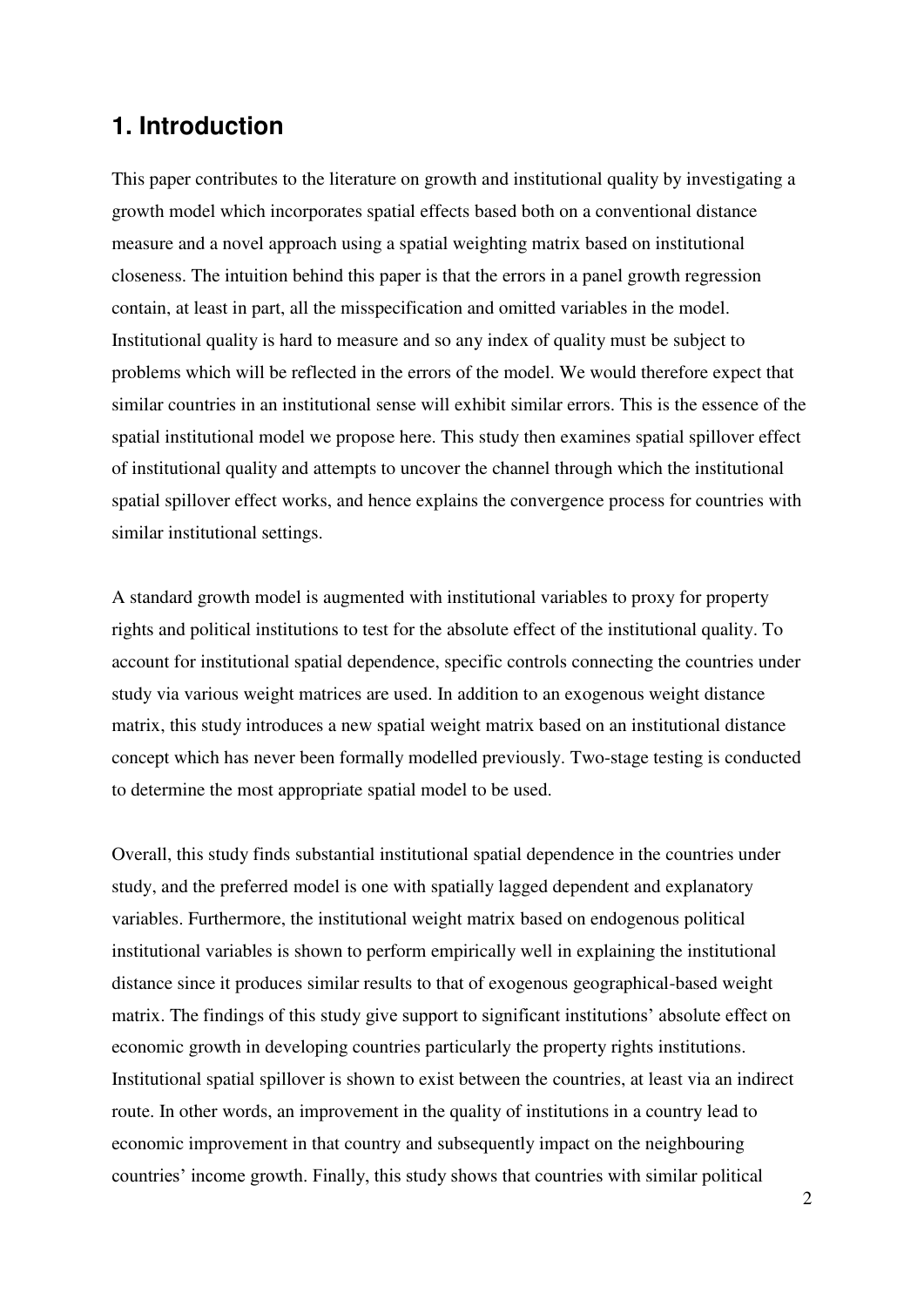institutional settings have an increased spatial dependence and eventually converge to similar level of growth.

The study is organized as follows: Section 2 presents a brief review of institutional spatial studies, followed by a discussion of the empirical framework in Section 3 and estimation strategy and data sources in Section 4. Section 5 explains the estimation results and Section 6 concludes with some remarks on the limitation of this study.

### **2. Brief review of the institutional spatial literature**

The growth literature has investigated the significance of spacial effects on economic growth, see for instance an excellent survey by Abreu, et al. (2005) on the space-growth relationship, the empirical evidence and the methods widely used to test the relationship. The main channels through which space affects regional economic activity can be explained in term of absolute and relative location effects.

Absolute location effect refers to the impact of being located at a particular point in space, for instance in a certain region or climate zone, or at a certain latitude, while relative location effect refers to the impact of being located closer or further away from other specific countries or regions. The relative effect is related to the concept of spatial dependence, which according to Anselin and Bera (1998), Anselin (2001) and Arbia (2006), if omitted, leads the standard growth model to be seriously misspecified. Abreu et al. (2005) note that a cluster of low growth regions could somehow be the results of spillover from one region to another and the effects could be emanating from numerous factors such as climate, technology, or institutions<sup>1</sup>.

Theoretically, Bosker and Garretsen distinguish three possible channels through which the institutional setup of country *i* can have an impact on the income of country *j*, and they are either indirect or direct, or via an influence on the quality of institutions in country *j* and thereby on the income in country *j*. They are defined as follows:

<sup>&</sup>lt;sup>1</sup> As far as the institutional impact on growth is concerned, on overall, it is fair to say that the institutional literature has already arrived at the academic consensus with strong empirical evidence supporting "institutions matter for growth" proposition. See for example influential studies by Hall and Jones (1999), Acemoglu et al. (2001; 2002), and Rodrik et al. (2004).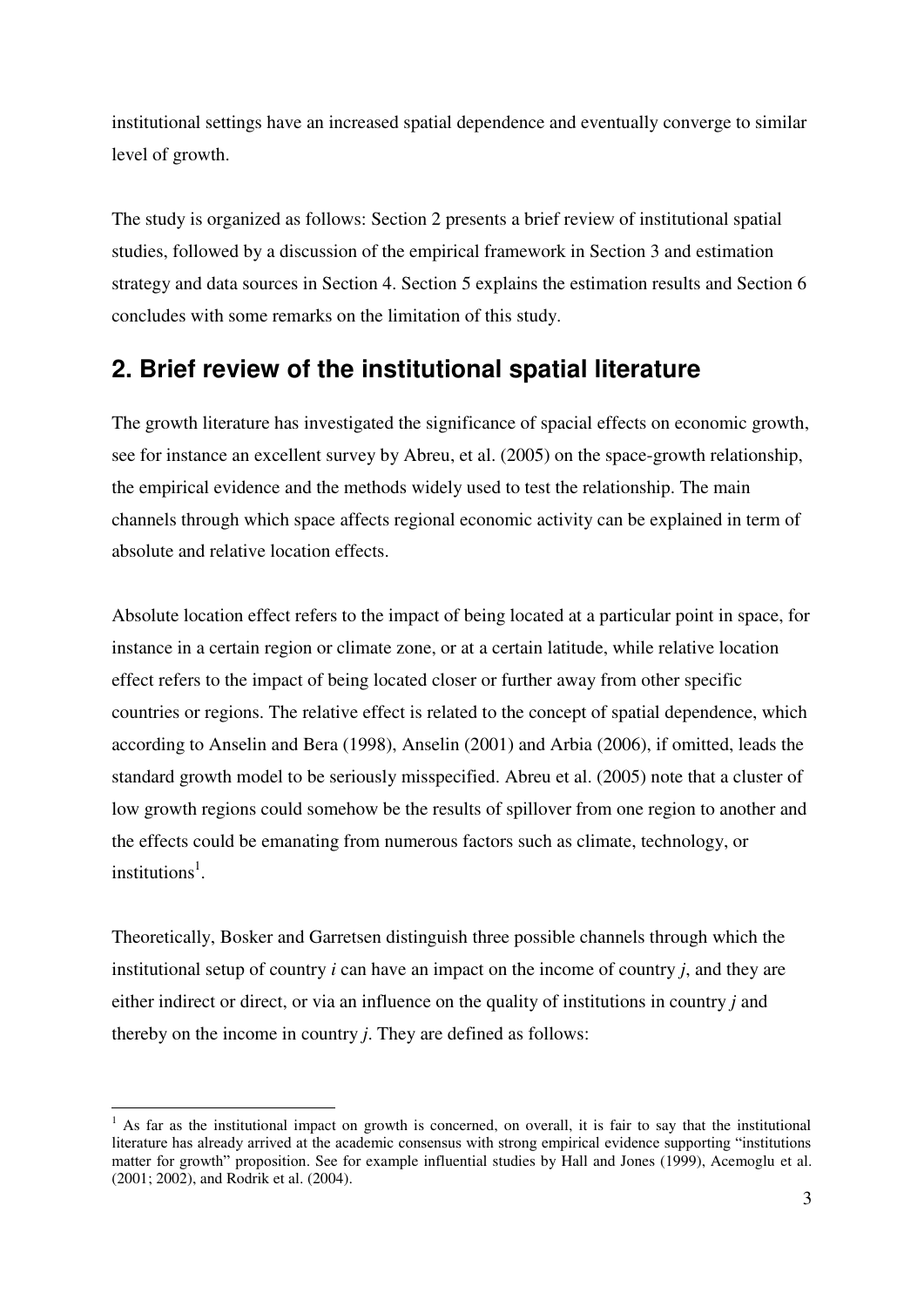- i. An indirect spatial institutional effect is when institutions in a neighbouring country lead to economic, social, or political outcomes in that country which in turn have an impact on the home country's income level (see Easterly and Levine 1998; Ades and Chua 1997; Murdoch and Sandler 2002).
- ii. The direct route is when institutions in a neighbouring country produce spillover effect on economic, social, or political outcomes in the home country and thereby impact the country's income level (see Gleditsch and Beardsley 2004; Salehyan and Gleditsch 2006; Salehyan 2008 in the political science literature; and Kaminsky and Reinhart 2000 in the trade and financial flow literature).
- iii. The last channel relates to the concept of institutional spatial spillover where the level of neighbouring institutions affects the quality of home country's institutions and thereby impacting the home countries' income level (See Kelejian et al. 2008; Faber and Gerritse 2009).

Empirically, there are a number of studies whose findings support the existence of institutional spatial dependence between neighbouring countries. For example, Easterly and Levine (1998) find evidence of spillover effects between growth in African countries and their neighbours suggesting that the copying of policies might be partially responsible for this relationship<sup>2</sup>. Simmons and Elkins (2004) examine the determinant of changes in policy regimes and find that switches between regimes can be explained by policy choices in countries experiencing the similar situations. These studies, however, are not based on formal spatial econometric models.

In a more formal study using an explicit spatial framework, Kelejian et al. (2008) find quality of institutions in neighbouring countries has a quantitatively important impact on the institutional development in the home country and this finding is statistically significant and robust to different empirical specifications<sup>3</sup>. In spite of similar finding as far as institutional

-

 $2$  Though the study by Easterly and Levine (1998) does not make an explicit use of spatial econometric model, their estimation method is however consistent with it as they instrument the spatial lag with explanatory variables of the neighbouring countries.

 $3$  Kelejian et al. (2008) model the spillover via spatial lag and error model. They tackle the endogenous spatial lag via instrument variable (IV) method and estimate spatial error relationship via Generalised Method of Moments (GMM). Various measures of institutional quality are used as dependent variable, whereas the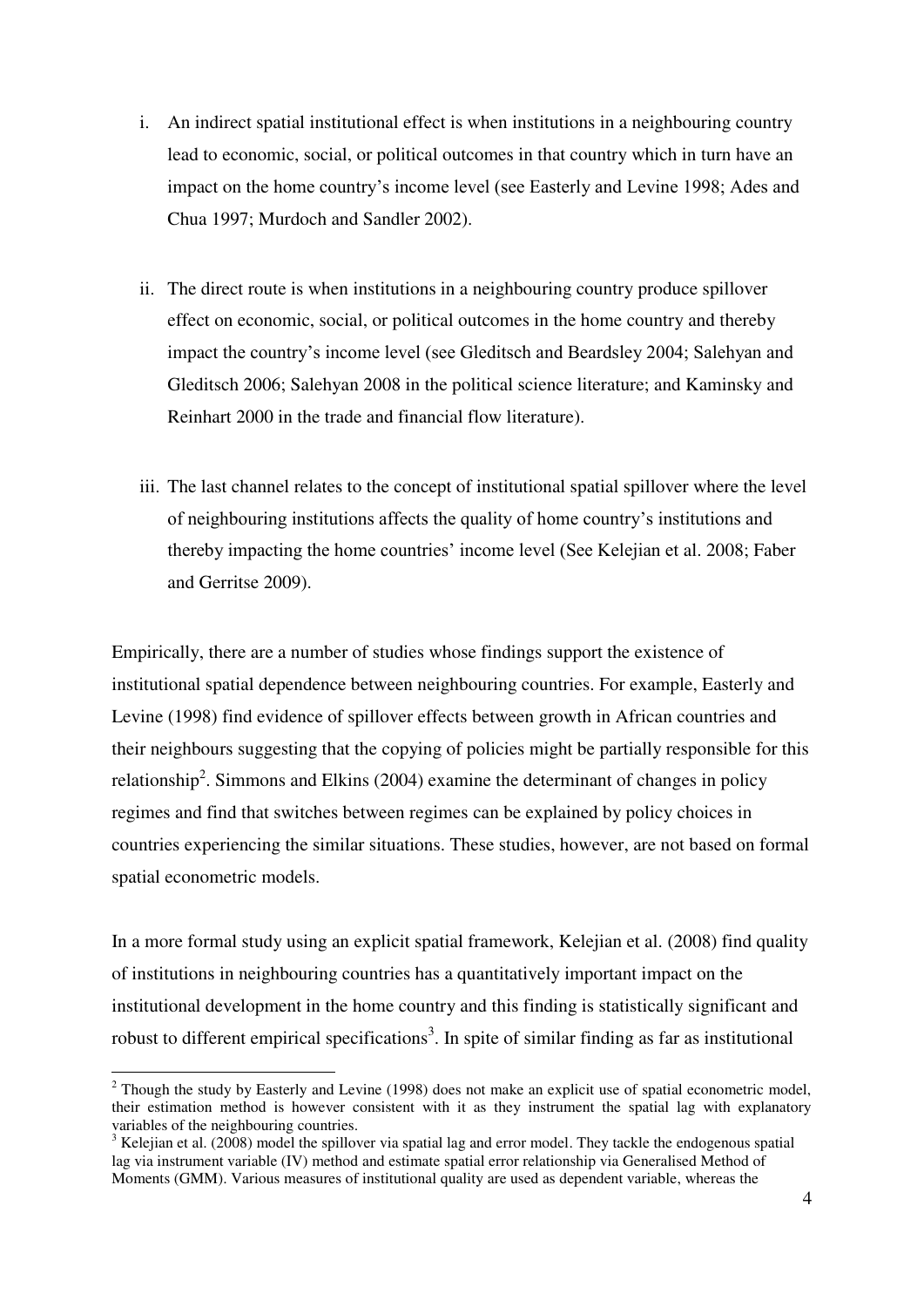development in the home country is concerned, Faber and Gerritse (2009) however find no direct impact of nearby countries' institutional quality on home country's income. Similarly Claeys and Manca (2010) examine the spatial links of different political institutions across borders by applying various tests for spatial proximity and they find no evidence of contemporaneous spatial links and they argue this finding is robust to various measures of distance and of cultural proximity across countries<sup>4</sup>.

The latter two studies are however in contrast with Ades and Chua (1997) and Murdoch and Sandler (2002) who find political instability and poor situations (like number of revolutions and coups, and civil wars) in neighbouring countries negatively affect the economic performance in the home countries. More recent and formal spatial studies from Bosker and Garretsen (2009) and Arbia et al. (2010) are able to present strong evidence in favour of the proposition that institutional quality in neighbouring countries undoubtedly matters for a country's economic development.

Arbia et al. empirically investigate the growth experience in European regions during the period 1991-2004 and models the spatial interdependence using institutional<sup>5</sup> and geographical<sup>6</sup> weight matrices. They are able to show that spatial externalities are a substantive phenomenon<sup>7</sup>, and find the relative location effect of institutions is highly significant to regional output per worker. They also find evidence that, holding the geographical distance fixed, the regions sharing similar institutional characteristics tend to converge more rapidly to each other.

-

explanatory variables whose significant impact on institutional development previously documented in the literature are used, such as legal origins, ethnic fractionalisation, religion, natural resources as well as geographical variables. The results are consistent even when different weight matrices used such as common border, length of common border, and inverse distance.

<sup>&</sup>lt;sup>4</sup> Claeys and Manca (2010) use Worldwide Governance Index institutional indicators obtained from the World Bank and Economic Freedom index by Fraser Institute with various weight matrices including geographical measures (contiguity, physical distance), economic linkage (trade, countries stage of development) or ease of exchange across cultures (using measures like linguistic diversity, ethnic and religious fractionalisation, legal origin).

 $<sup>5</sup>$  Arguably Arbia et al. (2010) are the first to employ institutional weight matrix in spatial study, but they</sup> instrument the endogenous institutional matrix using exogenous linguistic distance. Linguistic distance is normally used to reflect obstacles to trade, therefore they inverse linguistic distance to create a measure of language similarity which in turn reflects similar institutional arrangement.

<sup>&</sup>lt;sup>6</sup> In spatial literature, the exogenous geographical-based measures of distance are widely used to establish the linkage via which the spatial dependence between regions/countries runs. Example of the geographical weight matrix will be discussed in empirical framework section.

 $<sup>7</sup>$  In econometric term, substantive spatial dependence is frequently modelled via spatial Durbin model where the</sup> spatial effect propagates to neighbouring regions by means of endogenous (spatially lagged dependent variable) as well as exogenous variables (spatially lagged explanatory variables).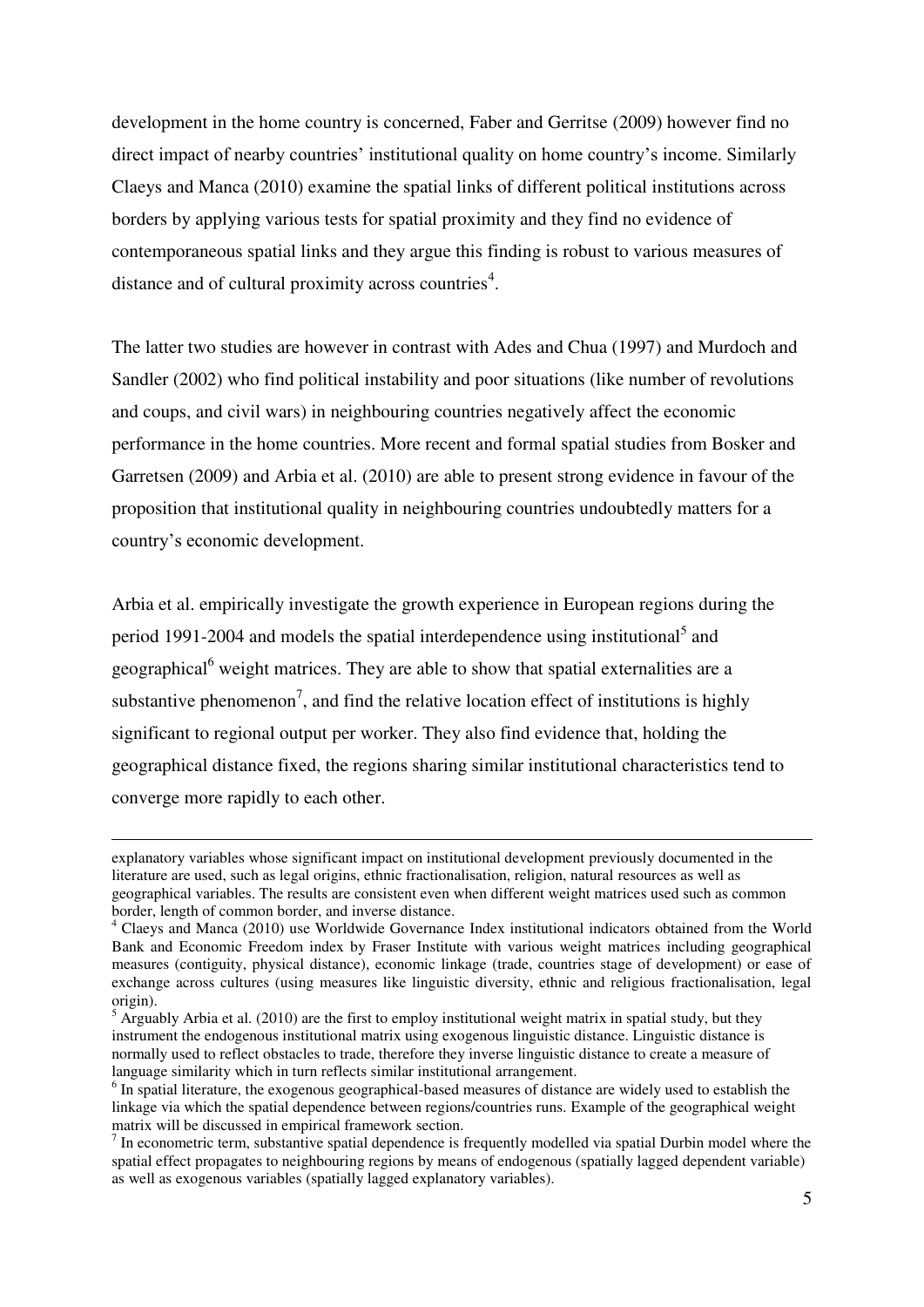#### **3. Empirical framework**

Consider a simple growth model based on Barro (1991) as follows:

$$
g_t = \alpha + \beta \log y_0 + X\theta + \varepsilon \tag{1}
$$

where  $g_t = \Delta \log y_t$  which is an *Nx1* vector of real GDP per capita growth rates,  $\alpha$  is an *Nx1* vector of constant terms,  $\log y_0$  is an *Nx1* vector of logs of real GDP per capita at the beginning of the period,  $\hat{X}$  is an *Nxk* matrix of explanatory variables,  $\hat{\beta}$  is the convergence coefficient,  $\theta$  is *Kx1* vector of parameters, and  $\varepsilon \sim N(0, \sigma^2 I)$  is an *Nx1* vector of i.i.d. error terms.  $\beta$  is the convergence parameter of the countries under study and it is expected to be negative as it shows the catching-up process by the countries to their steady state. A set of explanatory variables *X* is added as steady state determinants and following Mankiw et al. (1992) stock of physical (*sk*) and human (*sh*) capitals, as well as a term  $(n+g+\delta)$  that accounts for the sum of population growth, growth in exogenous technological process, and depreciation rate, respectively are included. To capture the absolute location effect of institutions, we augment the model with indices of institutional quality namely the security of property right index (*iiqicrg*) and the political institutions index (*iiqpol*). In full, the matrix of *K* explanatory variables is therefore given by *X*=[*sk*, *sh*,  $n+g+\delta$ , *iiqicrg*, *iiqpol*] where each element is an *Nx1* vector.

To account for the spatial dependence in the growth model of Equation (1), a spatial autoregressive error term is considered:

$$
\varepsilon = \lambda W \varepsilon + u \tag{2}
$$

where *W* is an *NxN* spatial weight matrix incorporating the spatial connections of the system, *λ* is a spatial autoregressive parameter, *ε* is an *Nx1* vector spatially correlated errors, and *u* is an *Nx1* vector of a spatial disturbance term with i.i.d. properties.

Assuming the inverse  $(I - \lambda W)^{-1}$  exists, and combining Equation (2) with Equation (1), a reduced form can be written as:

$$
g = \alpha + \beta \ln y_0 + X\theta + (I - \lambda W)^{-1}u
$$
 (3)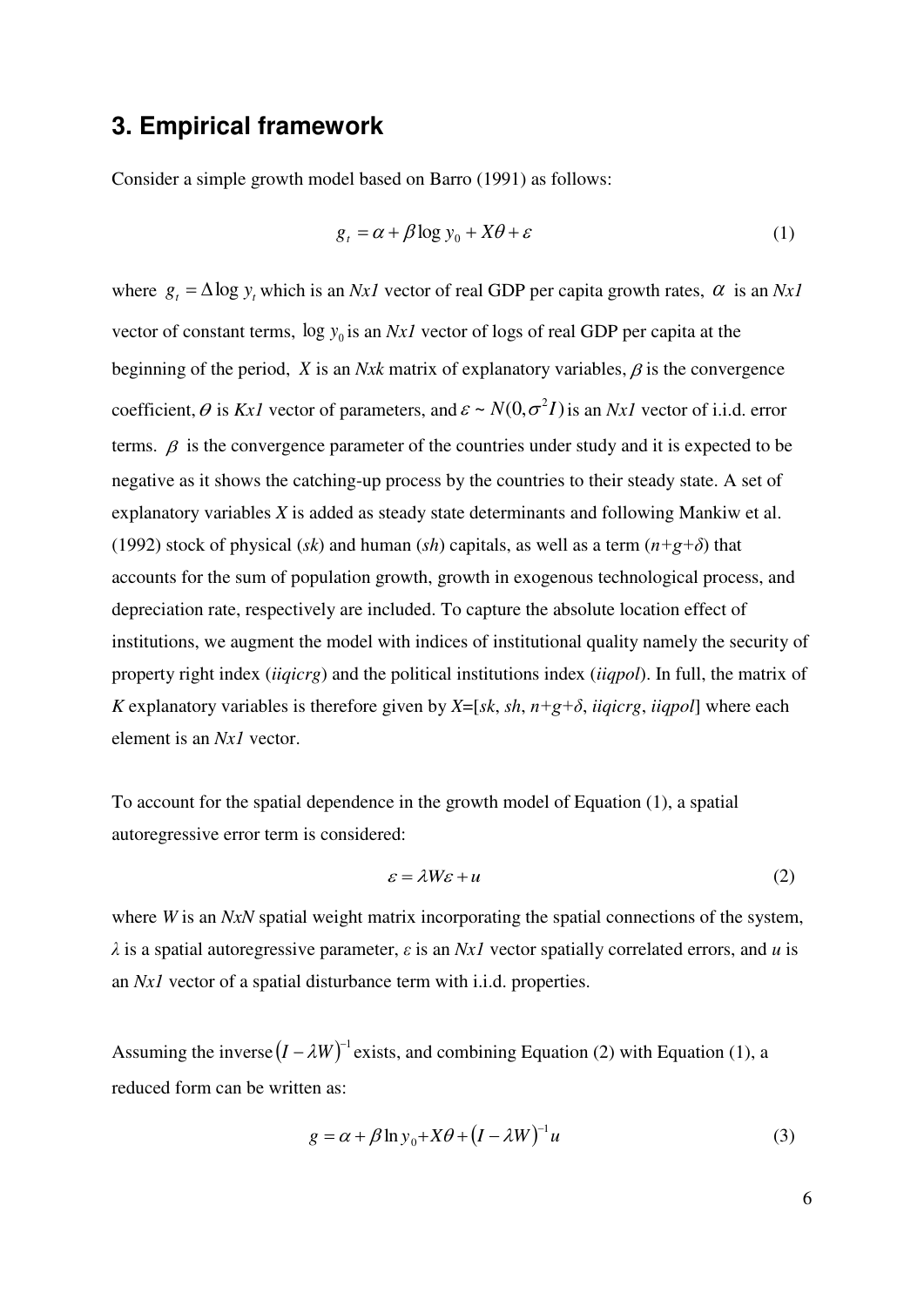where *I* is the *Nx1* identity matrix. However, Equation (3) can be seen as a spatial error model (SEM) growth process where the spatial dependence operates via shocks to the income growth in the regions. The term  $(I - \lambda W)^{-1}$  can be decomposed into:

$$
(I - \lambda W)^{-1} = (\sum_{i=0}^{\infty} \lambda^i W^i) = I + \lambda W + \lambda^2 W^2 + \dots
$$
 (4)

From this decomposition, the spatial autocorrelation is therefore assumed to be a global process as the country-specific shocks propagate themselves to neighbouring countries via a weight matrix. Notwithstanding that, this decomposition also renders the spatial externalities a nuisance factor since it operates through the "error term" which rather makes the spatial effect a relatively less important in the model (Arbia et al. 2010).

However Equation (4) above can be rearranged to model a more direct or more substantive effect of the spatial relationship, which is the following:

$$
g = \alpha + \beta \log y_0 + X\theta + \lambda W g + \phi W \log y_0 + \theta W X + u \tag{5}
$$

where  $\alpha$  is vector of constants i.e.  $\alpha(1 - \lambda W)$ , and  $\phi = -\lambda \beta$  and  $\beta = -\lambda \theta$ . It transforms into the Spatial Durbin Model (SDM) which incorporates a spatially lagged dependent variable and spatially lagged explanatory variables.  $\phi = -\lambda\beta$  and  $\theta = -\lambda\theta$  will be the restrictions for Equation (5) and these restrictions enable us to test whether spatial dependence is a nuisance factor that runs via error structure or a substantive factor which directly impacts the growth via endogenous (spatially lagged dependent variable) and exogenous variables (spatially lagged explanatory variables) of the model. We will discuss the test for these restrictions more in the next section.

Thus, if the convergence speed in the normal growth equation is given by the convergence coefficient,  $\beta$  which is the partial derivative of the per capita income growth with respect to the initial income per capita, a model with spatially augmented growth and initial income will thus transforms the convergence coefficient into an augmented partial derivative.

Specifically, a closer look at the spatial Durbin model in Equation (5) reveals that it can be rearranged into a form that gives a more meaningful economic interpretation the following: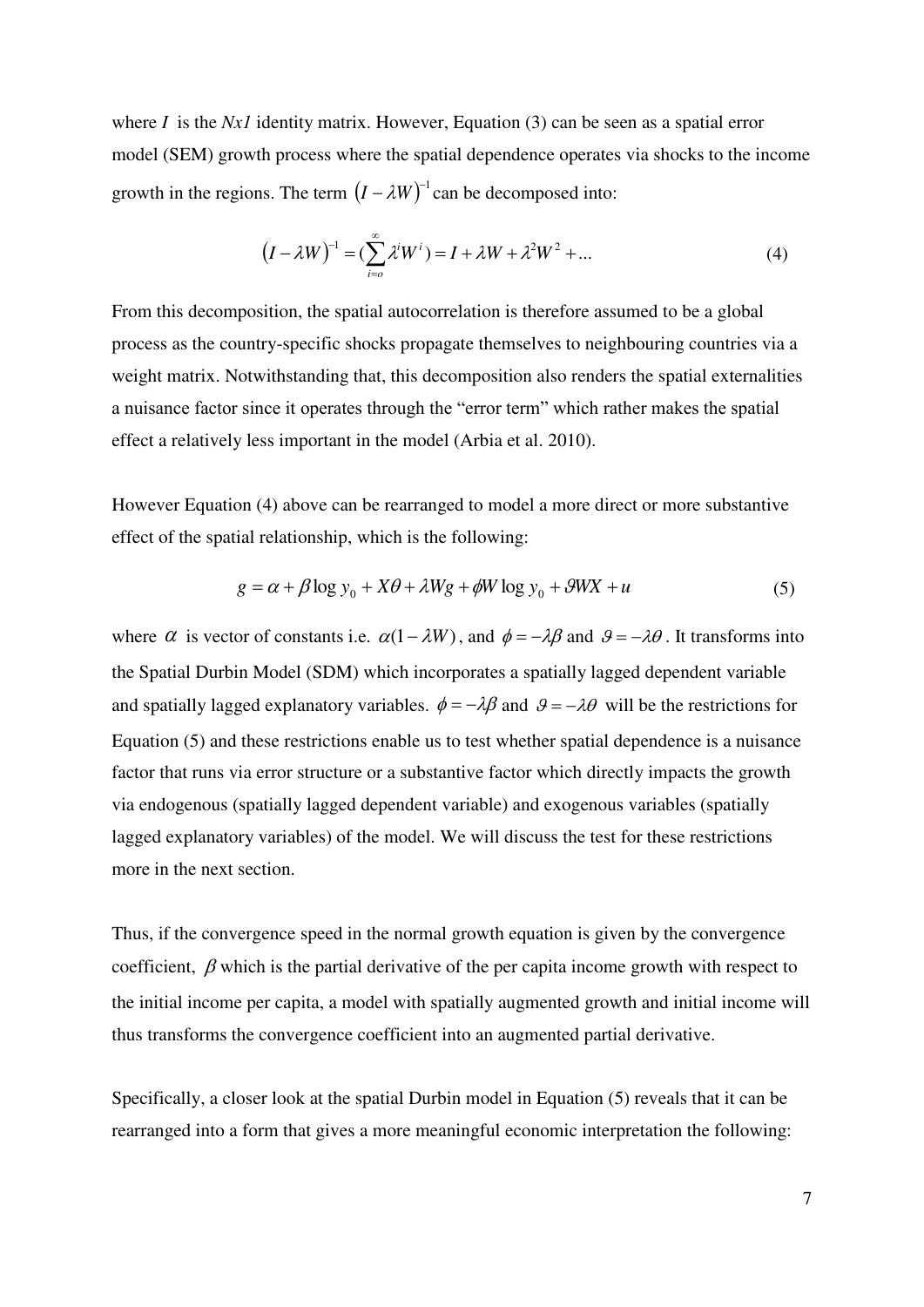$$
g = (1 - \lambda W)^{-1} (\alpha + \beta \log y_0 + X\theta + \phi W \log y_0 + \theta W X + u)
$$
 (6)

and therefore, the partial derivative of the per capita income growth with respect to the initial income per capita is given by:

$$
\partial g / \partial \log y_0 = (1 - \lambda W)^{-1} (\beta I + \phi W) \tag{7}
$$

Since the spatial weight matrix is row standardized, and assuming, after the expansion in Equation (4), the effect of higher orders spatial terms rapidly approach zero and rounding it to first order effect only, the augmented convergence coefficient is therefore:

$$
(1+\lambda)\beta + \phi \tag{8}
$$

which makes the convergence speed now influenced by the neighbouring effects. In other words, the speed of convergence in the spatial model can be shown to be higher than the normal beta convergence due to the spatial spillover effects<sup>8</sup>.

As introduced in the Equation (2) above, *W* is the *NxN* spatial weight matrix that becomes the linkage among the countries in the sample. It is usually specified via a number of geographical measures of distance such as physical distance, contiguity measures, *k*-nearest regions, or a more complex decay function. The advantage of using geographical-based distance is that it is unambiguously exogenous to the model, and therefore it eliminates the problem of identification and causal reversion. However in this study, in addition to a geographical-based weight matrix, we go on to also use a weight matrix based on institutional similarity which is a novel extension to the standard model.

In this study, we use row standardized inverse squared distance<sup>9</sup> (denoted *winvsq*) whose elements are defined according to a gravity function that provides an exponential distance decay. Thus, the spatial relationship using this weight matrix is modelled according to the concept of impedance, or distance decay. All features influence all other features, but the

<u>.</u>

 $d_{ij}$  =  $\arccos$   $\left[\sin\phi_i\sin\phi_j\right) + \left(\cos\phi_i\cos\phi_j\cos\phi_j\right]$ 

 $8$  We follow Arbia et al. (2010) to assume so to make the augmented convergence speed easier to compute.

<sup>&</sup>lt;sup>9</sup> We use latitude and longitude data to compute the Great Circle distance i.e. the shortest distance between any two points on the surface of a sphere measured along a path on the surface of the sphere (as opposed to going through the sphere's interior). It is computed using the equation:

where  $\phi_i$  and  $\phi_j$  are the latitude of country *i* and *j* respectively, and  $|\delta \gamma|$  denotes the absolute value of the difference in longitude between country *i* and *j* (Seldadyo et al. 2010).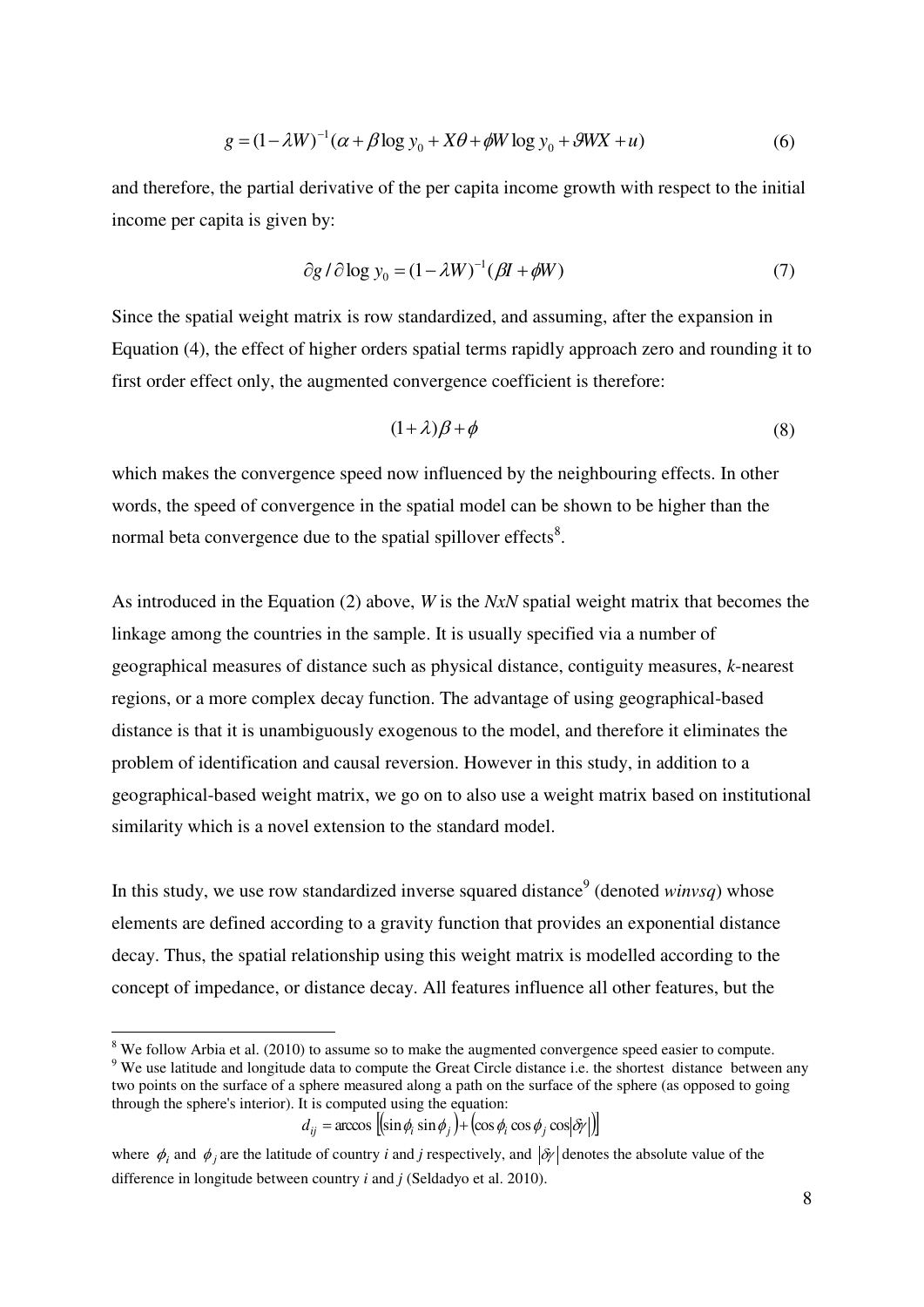farther away something is, the smaller the impact it has. Because every feature is a neighbour of every other feature, a cut-off distance needs to be specified to reduce the number of required computations with large datasets, and we set it at minimum threshold which will guarantee that each countries has at least one neighbour. The matrix *W* is given by:

$$
W \begin{cases} w_{ij} = 0 & \text{if } i = j \\ w_{ij} = d_{ij}^{-2} / \sum_{j} d_{ij}^{-2} & \text{if } d_{ij}^{-2} \leq d^{-2} \\ w_{ij} = 0 & \text{if otherwise} \end{cases}
$$
 (9)

where  $d_{ij}$  is the great circle distance between country capital *i* and *j*, and  $\overline{d}$  is the critical distance cut-off after which spatial effect is considered to be negligible. The elements of the main diagonal are set equal to zero by convention since a country cannot be a neighbour to itself. Since the data used in this study consists of *i*=1 to *n*=58 countries, and similarly the corresponding countries' capitals to calculate the distance is *j*=1 to *k*=58, and the time period is *t*=1984 to *T*=2007, the distance weight matrix for a particular year, *t*, will be:

$$
W_{t} = \begin{pmatrix} 0 & w_{t,ij} & \dots & \dots & w_{t,ik} \\ w_{t,ji} & 0 & \dots & \dots & w_{t,jk} \\ \vdots & \vdots & \ddots & \vdots \\ w_{t,jn} & w_{t,in} & \dots & \dots & 0 \end{pmatrix}
$$
 (10)

and stacking the matrix first by time and then by cross section gives the full weighting matrix as:

$$
W = \begin{pmatrix} W_t & 0 & \dots & \dots & 0 \\ 0 & W_{t+2} & \dots & \dots & 0 \\ \vdots & \vdots & \ddots & \vdots \\ 0 & 0 & \dots & \dots & W_T \end{pmatrix}
$$
 (11)

with a dimension of 58\*24x58\*24 i.e. 1392x1392.

Arbia et al. (2010) include a non-conventional weight matrix based on institutional heterogeneity between institutions in addition to geographical-based ones. They argue this new matrix can capture distance which is not geographically based yet still play an important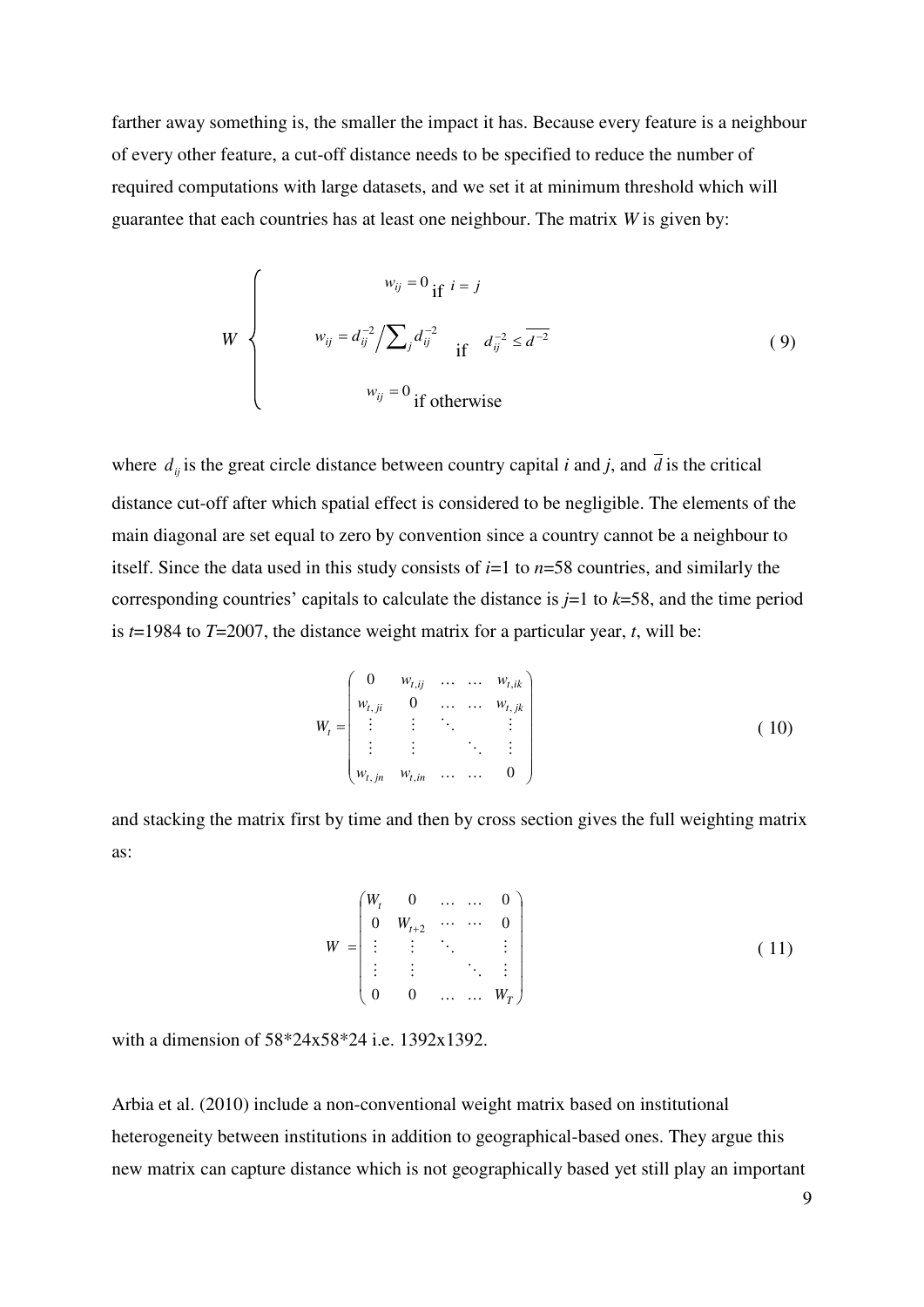role in shaping the economic behaviour both at micro and macro level. In this study, we formally integrate the institutional distance<sup>10</sup> into the spatial estimation by using a weight matrix constructed based on Kogut and Singh (1988) cultural distance (CD) index calculation as in Equation (12) below:

$$
CD = \frac{\sum_{i=1}^{n} \left[ (I_{ij} - I_{ik})^2 / V_i \right]}{n}
$$
 (12)

where  $I_{ij}$  is the index value for cultural dimension *i* for country *j*,  $I_{ik}$  is the index value for cultural dimension *i* for country *k*,  $V_i$  is the variance of the index of the cultural dimension *i*, and *n* is the number of cultural dimension *i*. In our study, we replace the cultural dimension with institutional dimensions constructed from four institutional indicators (therefore four dimensions) from the International Country Risk Guide (ICRG) database to construct an index to reflect the security of property rights (denoted *wicrg*), and four political institutions indicators from four different sources to construct an index of political institutions (denoted *wpol*). These institutional distance matrices are computed for each year for the whole sample period of 24 years and then stacked to complete the weighting matrix as in Equation (11).

We fully acknowledge that there is a possibility of an endogeneity issue in the use of these institutional matrices $11$ . Notwithstanding that, the primary motivation of this study is to gauge the effect of institutional proximity to economic growth and therefore these matrices are of primary interest, and to mitigate this endogeneity issue, an exogenous weight matrix based on geographical distance is used as a benchmark against which the results of the estimation using institutional-based weight matrices are interpreted.

### **4. Estimation strategy and data sources**

-

The dataset used in this study consists of a panel observation for 58 developing countries in three regions namely Africa, East Asia, and Latin America for a period of 24 years beginning

<sup>&</sup>lt;sup>10</sup> Institutional distance concept is actually widely researched in the field of international management and international business based on the works by Kostova (1999) and Kostova and Zaheer (1999). They build on the Scott (1995)'s framework outlining three pillars of institutionalism to define institutional distance as the extent to which regulative, cognitive and normative institutions of two countries differ from one another. We are however more interested in the way the institutional distance is measured in the international management literature using Kogut and Singh index of cultural distance.

 $<sup>11</sup>$  Not only the matrices, the institutional control variables are also potentially endogenous especially when they</sup> are included in growth regressions since reverse causation is possible (see the argument by Glaeser et al. 2004).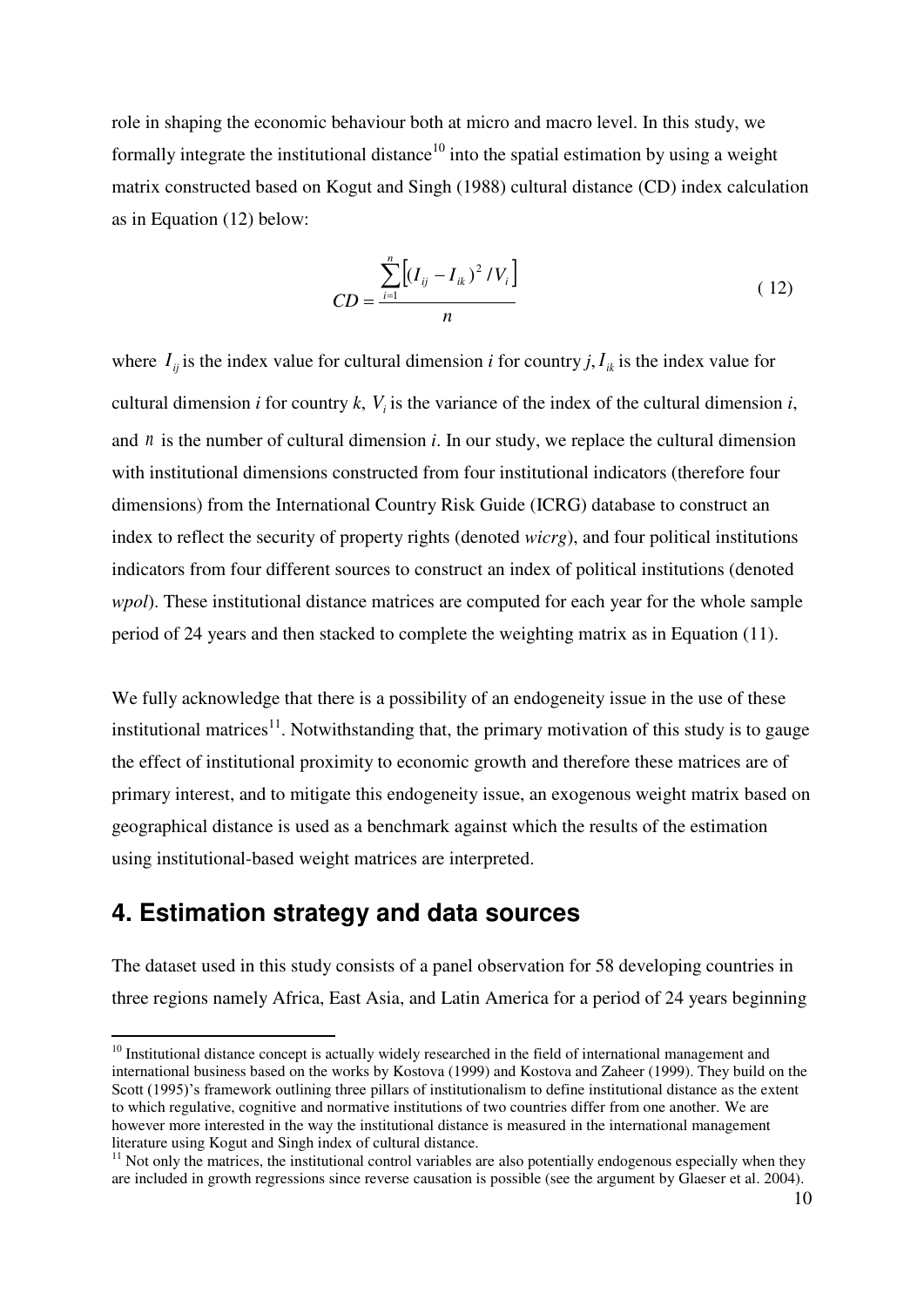from 1984 to 2007. Data on real GDP per capita and population growth are obtained from World Development Indicators (WDI) from the World Bank (2009). We follow Mankiw et al. (1992), Islam (1995), Caselli et al. (1996) and Hoeffler (2002) to assume exogenous technological change plus depreciation rate  $(g+\delta)$  as 0.05. We also follow them to use investment share of real per capita GDP as a proxy for capital and the investment data is obtained from Penn World Table 6.3 (Heston et al. 2009). To proxy for human capital, we use secondary school attainment for population age 15 and above from Barro and Lee (2010) educational data $12$ . To measure formal institutional quality parameters that reflect security of property rights and the political institutions, we utilize institutional indicators from five sources. They are (1) International Country Risk Guide (ICRG) obtained from the PRS Group (2009) from which we use four variables –Investment Profile, Law and Order, Bureaucracy Quality, and Government Stability, (2) Polity IV data (Marshall and Jaggers 2008) –Polity2 variable, (3) Freedom in the World index also known as Gastil index (Gastil 1978) –Political rights variable, (4) The Political Constraint Index (POLCON) Dataset (Henisz 2010) – Polcon3 index, and (5) Database of Political Institutions by the World Bank (Beck et al., 2001) –Checks variable. To estimate the absolute location effect of institutions, we use simple average of the four ICRG indicators to make up the first index of institutional quality (*iiqicrg*) and this index reflect security of property right dimension, whereas simple average of the four political indicators from four different sources become the second index of institutional quality (*iiqpol*) and this index reflect the political institutions.

To estimate the growth model, four different specifications are employed, all with real GDP per capita growth (*g*) as the dependent variable, and log of initial income (log *y1984*) as the variable to test for the convergence effect. Model (1) is a baseline model with only Mankiew, Romer and Weil (1992) –henceforth MRW– variables i.e. physical (*sk*) and human capitals (*sh*) and a sum of population growth, exogenous technological process and depreciation rate (*n+g+δ*). Model (2) and (3) introduce institutional controls using *iiqicrg* and *iiqpol* indices, respectively, and finally Model (4) is the general model where both institutional indices enter the equation simultaneously.

The empirical analysis begins with testing for the spatial autocorrelation in the model. Equation (1) is estimated via Ordinary Least Square (OLS) and the presence of spatial

-

 $12$  We convert the 5-year average data obtained from Barro and Lee (2010) into annual data by using Eviews command copy from low frequency data to high frequency data.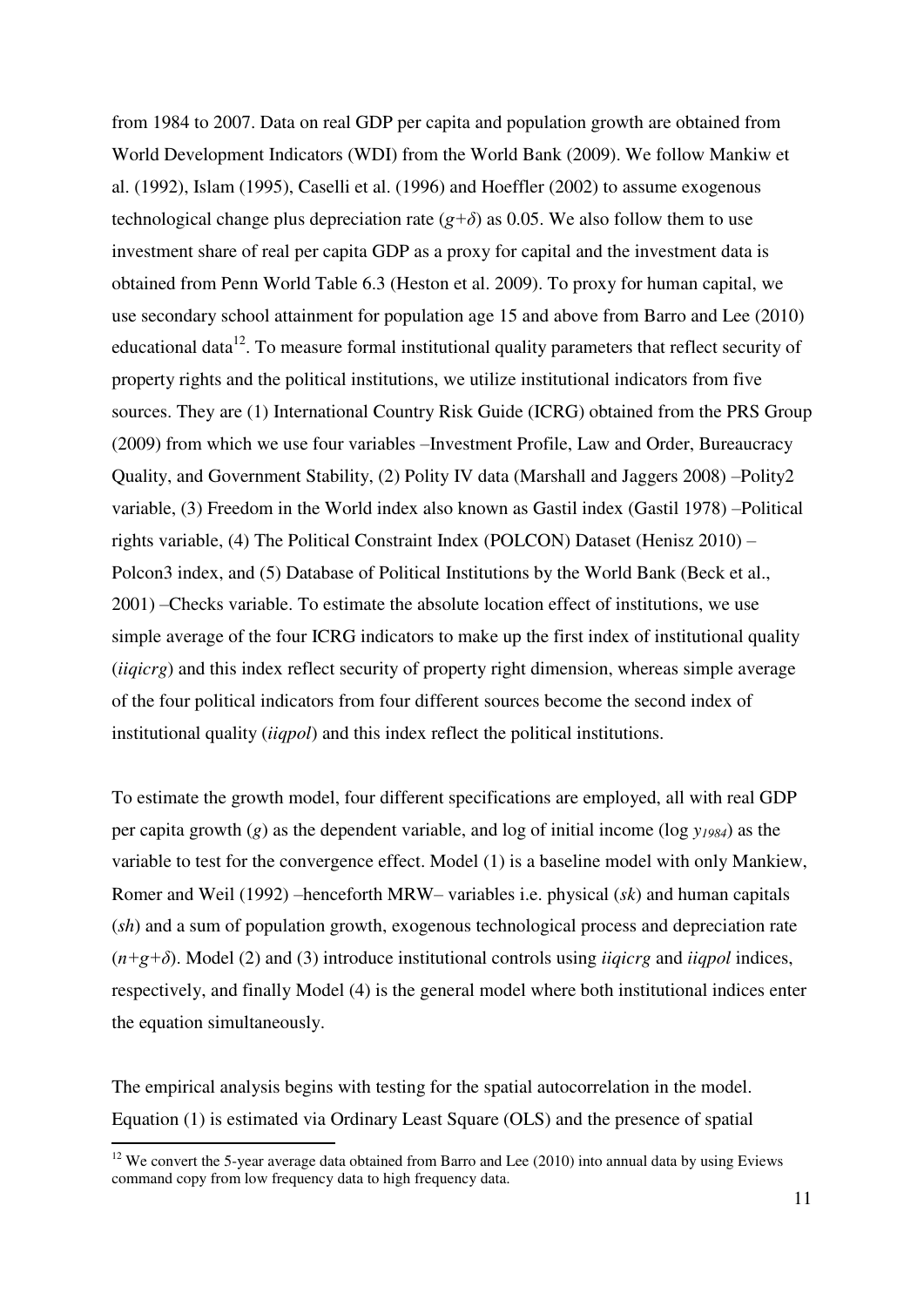autocorrelation in the residuals is tested using Moran's I test. If the presence of spatial autocorrelation is detected, OLS is then rejected because its estimates are no longer appropriate for models containing spatial effects. In the case of spatial autocorrelation in the error term, the OLS estimates of the response parameter remains unbiased, but it loses its efficiency property, and in the case of specification containing spatially lagged dependent variable, the estimates are not only biased, but also inconsistent<sup>13</sup>. It is therefore commonly suggested that maximum likelihood regression technique should be used to overcome this problem (see Elhorst 2003).

Having detected the presence of spatial effects we then proceed to determine the appropriate form of spatial model to use. LeSage and Pace (2009) argue that the spatial Durbin model is the best point to begin the test since the cost of omitting the spatially autocorrelated error term is less (efficiency loss of the estimators) compared to the cost of ignoring the spatially lagged dependent and independent variables (the estimators are biased and inconsistent). However, Florax et al. (2003) argue that using spatial lag model, conditional on the results of misspecification tests, outperforms the general-to-specific approach for finding the true data generating process<sup>14</sup>.

In this study, two-stage testing process is used to determine the model that best fits the data. In the first stage, we use the robust Lagrange Multiplier (LM) tests developed by Anselin et al. (1996) to decide which model between the spatial error model and the spatial lag model that is better-suited to the data. It is called robust because the existence of one more type of spatial dependence does not bias the test for the other type of spatial dependence. This characteristic is obviously important because we will omit the spatial model that fails this test in most cases when estimated with different model specifications and using different weight matrices. The model that succeed in the first stage test will then be tested against the general model i.e. the spatial Durbin model in the second stage using the Likelihood ratio (LR) test for the spatial common factors. The LR test is as the following:

$$
LR = 2(L_{ur} - L_r) \sim \chi^2(k)
$$
 (13)

<u>.</u>

<sup>&</sup>lt;sup>13</sup> Notwithstanding that, inconsistency is only a minimal requirement for a useful estimator.

<sup>&</sup>lt;sup>14</sup> Spatial Durbin model can be considered as a general spatial model since it takes into account the spatial effect emanating from spatially lagged dependent variable as well as spatially lagged explanatory variables.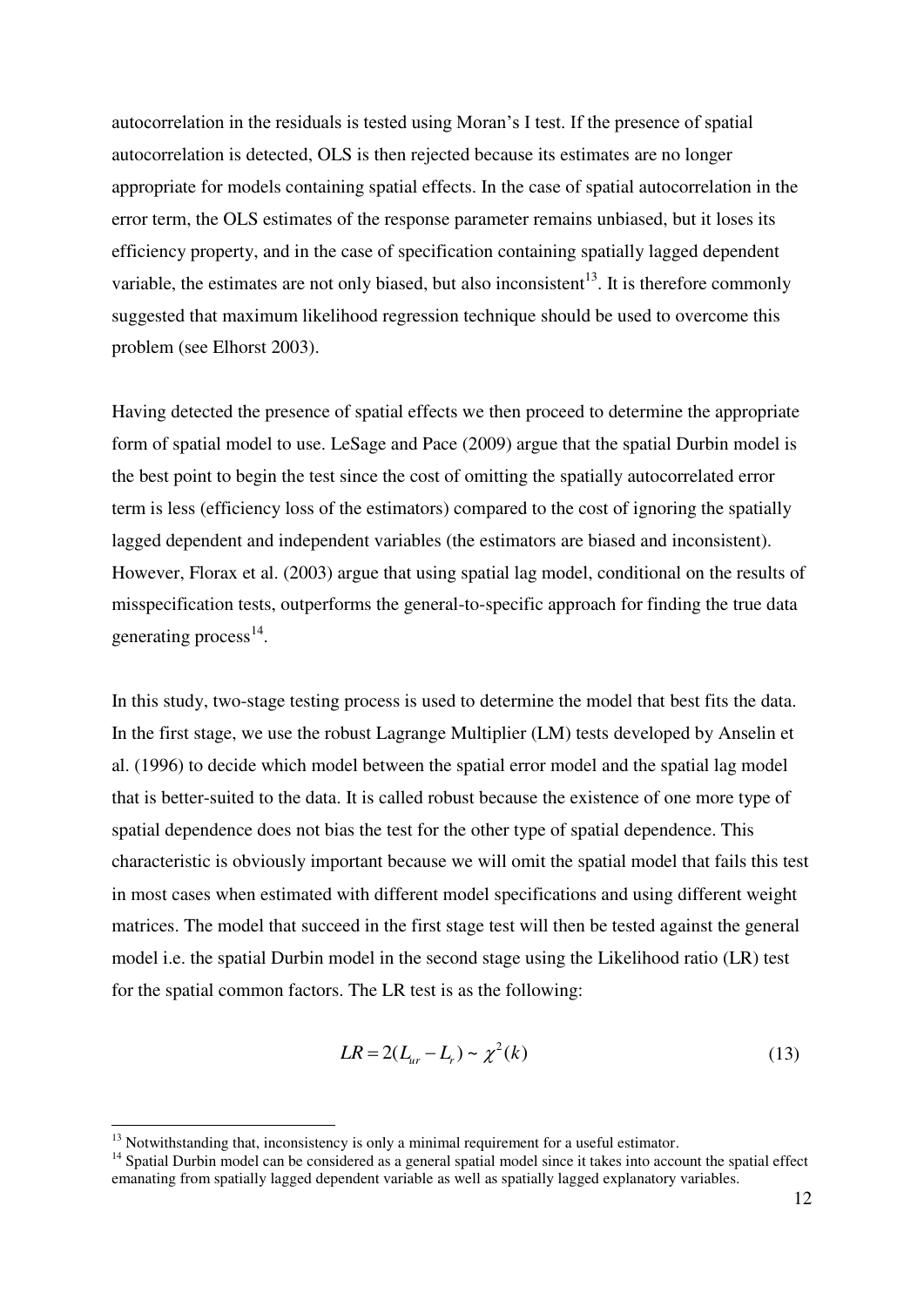Due to Elhorst (2010) which is partly based on Elhorst and Fréret (2009), and Seldadyo et al. (2010). To carry out the second stage testing, we estimate spatial Durbin model as the unrestricted model, and test it against the restricted model which is either the spatial lag or error model that succeeds in the first stage test.

### **5. Estimation results and discussions**

Table 1 presents the results of standard OLS regression of the four growth models in Equation (1). These all fit the stylized facts about the presence of conditional convergence in developing countries. The coefficients for initial income are consistently negative and statistically significantly different from zero. Coefficients of the other growth determinants are also statistically significant with the expected sign except population growth which is positive. It is however not surprising to have positive population growth effect on economic growth especially in developing countries as shown by Headey and Hodge (2009) who found no strong support for the opposite hypothesis.

| Model specification                                                   | (1)         | (2)         | (3)         | (4)         |
|-----------------------------------------------------------------------|-------------|-------------|-------------|-------------|
| $\log y_{1984}$                                                       | $-0.008***$ | $-0.009***$ | $-0.009***$ | $-0.009***$ |
|                                                                       | (0.0015)    | (0.0015)    | (0.0015)    | (0.0016)    |
| sk                                                                    | $0.029***$  | $0.025***$  | $0.028***$  | $0.024***$  |
|                                                                       | (0.0026)    | (0.0026)    | (0.0026)    | (0.0027)    |
| $n+g+\delta$                                                          | $0.012***$  | $0.011***$  | $0.012***$  | $0.011***$  |
|                                                                       | (0.0016)    | (0.0016)    | (0.0016)    | (0.0016)    |
| sh                                                                    | $0.001***$  | $0.001***$  | $0.001***$  | $0.001***$  |
|                                                                       | (0.000)     | (0.000)     | (0.001)     | (0.000)     |
| iiqicrg                                                               |             | $0.008***$  |             | $0.009***$  |
|                                                                       |             | (0.001)     |             | (0.001)     |
| iiqpol                                                                |             |             | $0.002***$  | $0.001*$    |
|                                                                       |             |             | (0.001)     | (0.001)     |
| constant                                                              | $-0.115***$ | $-0.126***$ | $-0.118***$ | $-0.136***$ |
|                                                                       | (0.017)     | (0.017)     | (0.017)     | (0.017)     |
| Adjusted R2                                                           | 0.136       | 0.176       | 0.140       | 0.170       |
| Moran's I and Robust LM tests statistics for different weight matrix: |             |             |             |             |
| a. winvsq                                                             |             |             |             |             |
| Moran's I test statistics                                             | 5.185***    | 4.884***    | 4.901***    | 4.744 ***   |
| Spatial error: Robust LM test                                         | 40.286***   | 1.768       | 34.930***   | 2.53        |
| Spatial lag: Robust LM test                                           | 67.543***   | 12.168***   | 59.907***   | 14.229***   |
| b. <i>wicrg</i>                                                       |             |             |             |             |
| Moran's I test statistics                                             | $5.197***$  | $3.163***$  | 4.989***    | 3.316***    |
| Spatial error: Robust LM test                                         | 10.533***   | 0.339       | 9.123***    | 0.005       |
| Spatial lag: Robust LM test                                           | 25.030***   | 2.346***    | 23.107***   | 0.788       |
| c. wpol                                                               |             |             |             |             |
| Moran's I test statistics                                             | $2.735***$  | 2.690***    | $2.667***$  | 2.854 ***   |
| Spatial error: Robust LM test                                         | 19.620***   | 1.448       | 14.704***   | 0.076       |
| Spatial lag: Robust LM test                                           | 28.111***   | 5.082**     | 20.793***   | 1.494       |

Table 1: Standard OLS growth regression and Moran's I test for spatial autocorrelation in residuals<sup>a</sup>

<sup>a</sup>Dependent variable is real GDP per capita growth. Model specification (1) is baseline model with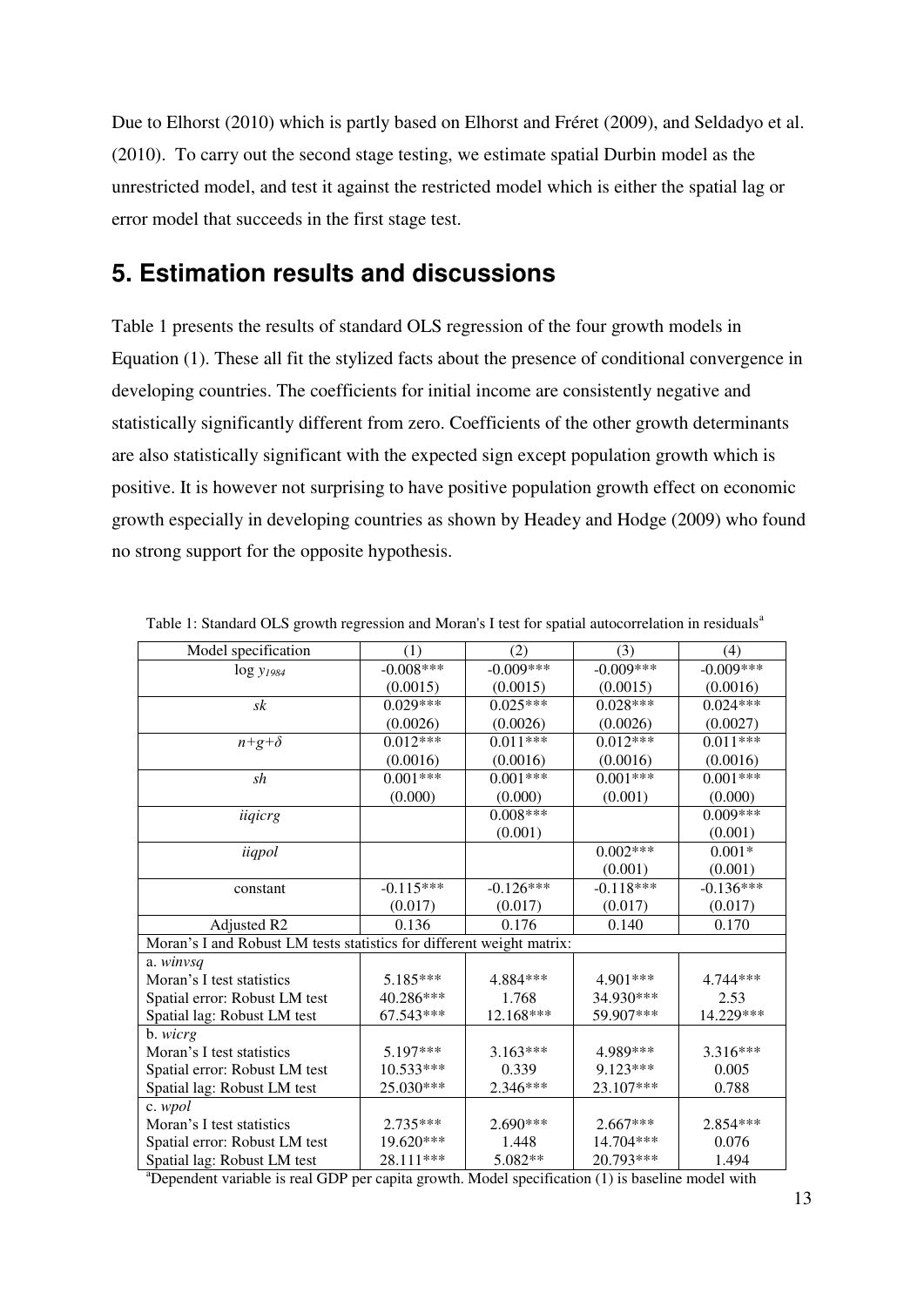only MRW variables i.e. *sh*, *sk*, and  $n+g+\delta$ , model (2) with MRW variables and *iiqicrg*, (3) with MRW variables and *iiqpol*, and (4) with MRW variables, and both *iiqicrg* and *iiqpol* indices. Standard errors are in parentheses. \*\*\*, \*\* and \* denote significance at 1%, 5% and 10% respectively.

The result of Moran's I test in Table 1 indicates that the null hypothesis of no global spatial autocorrelation in the residuals of the OLS regression is overwhelmingly rejected. This finding holds when different weight matrices are used including the geographical- and institutional-based. Hence, it can be safely inferred that Equation (1) is misspecified and the OLS estimates are invalid. The model therefore should be modified to include spatial dependence term. From the robust LM test statistics, the spatial error model is apparently inappropriate as it fails in a number of cases (specifically in model (2) and (4)) compared to spatial lag model. The LR tests statistics for the common factors between spatial lag and spatial Durbin model are used to decide which of the two models best explains the data. Based on the result in Table 2 it is particularly obvious that spatial Durbin model is favoured over the spatial lag model.

| Model specification                     | $\left(1\right)$ | (2)       | (3)       | (4)       |
|-----------------------------------------|------------------|-----------|-----------|-----------|
| Weight matrix : winvsq                  |                  |           |           |           |
| Log Likelihood for Spatial Lag Model    | 2147.774         | 2174.9646 | 2150.1035 | 2176.4316 |
| Log Likelihood for Spatial Durbin Model | 2170.784         | 2199.866  | 2172.502  | 2200.386  |
| Degree of freedom                       |                  |           |           |           |
| LR test statistics                      | 46.019***        | 49.803*** | 44.796*** | 47.909*** |
| Weight matrix: wicrg                    |                  |           |           |           |
| Log Likelihood for Spatial Lag Model    | 2143.543         | 2166.474  | 2146.435  | 2168.521  |
| Log Likelihood for Spatial Durbin Model | 2154.703         | 2167.873  | 2155.825  | 2169.568  |
| Degree of freedom                       |                  |           |           |           |
| LR test statistics                      | 22.319***        | 2.799     | 18.782*** | 2.0928    |
| Weight matrix: <i>wpol</i>              |                  |           |           |           |
| Log Likelihood for Spatial Lag Model    | 2135.607         | 2167.036  | 2137.966  | 2168.453  |
| Log Likelihood for Spatial Durbin Model | 2147.660         | 2174.854  | 2148.113  | 2175.203  |
| Degree of freedom                       |                  |           |           |           |
| LR test statistics                      | 24.106***        | 15.634*** | 20.295*** | 13.499**  |

Table 2: Likelihood ratio test between spatial Durbin and spatial lag model<sup>b</sup>

LR test statistics 24.106\*\*\* 15.634\*\*\* 20.295\*\*\* 13.499\*\* b Please refer Table 1 footnote for information about Model (1) until (4). \*\*\*, \*\* and \* denote significance at 1%, 5% and 10% respectively.

Now we turn to the estimation of Spatial Durbin model as in Equation (5) with three different weight matrices i.e. inverse squared distance (*winvsq*), the security of property rights index (*wicrg*) and the political institutions index (*wpol*) and the results of these models are presented in the Tables 3, 4 and 5, respectively.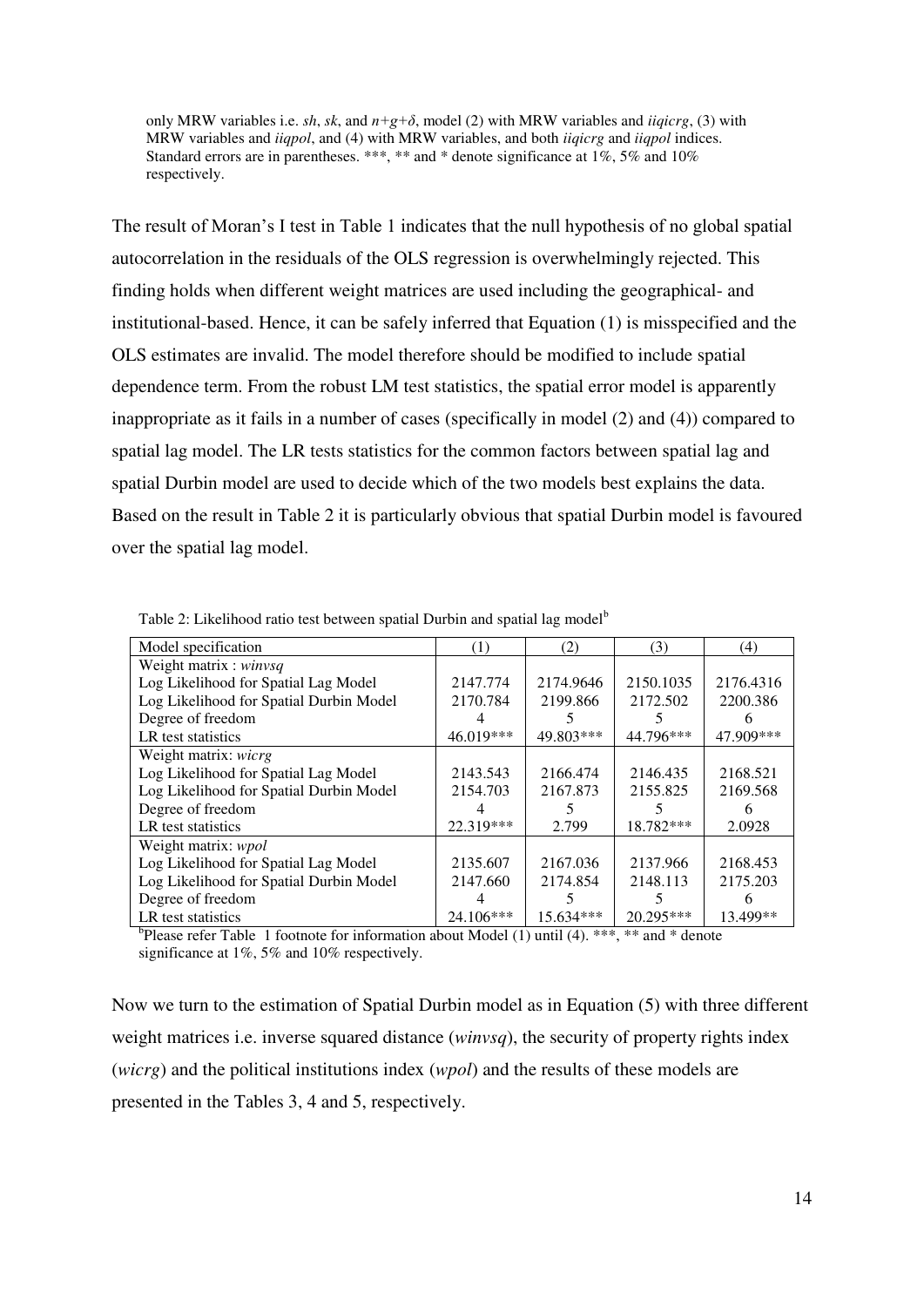Overall, the results support the conditional convergence hypothesis. The coefficients of initial income are always negative and significant across all estimations, The coefficients of the steady state determinants i.e. physical and human capitals are also positive and significant. The positive effect of population growth towards economic growth also remains.

The absolute effect of institutional quality on growth mirrors the result in the standard OLS growth regression especially in the models containing the *iiqicrg* index as it is always significant, whereas in most cases, the *iiqpol* index is not. The *iiqicrg* index however seems to be sensitive to the choice of the weight matrix as it only becomes significant when *winvsq* and *wpol* are used, and not when *wicrg* is used.

The coefficients for the spatially lagged dependent variables,  $\lambda$ , are positive and significant across all model specifications using the three weight matrices at least at 10% level and the Wald test for the null hypothesis of  $\lambda = 0$  are overwhelmingly rejected. This finding gives convincing support to the proposition of positive spatial autocorrelation in per capita income growth of the developing countries. Since positive absolute effect of institutional quality towards per capita income growth is reported in the preceding paragraph, this further confirms the existence of the institutional spatial dependence between the countries, at least via the indirect route, where institutions in a country lead to economic improvement in that country (absolute effect) and generate spillover effect to neighbouring countries' income growth (relative effect).

This finding is apparently similar to Easterly and Levine (1998), Ades and Chua (1997), Murdoch and Sandler (2002), Bosker and Garretsen (2009) and Arbia et al. (2010) who find evidence of positive spillover effect of growth in neighbouring countries to home countries' growth. The Wald test for the null hypothesis that the coefficients of the spatially lagged explanatory variables are equal to zero is also rejected in almost all cases (except (2) and (4) when *wicrg* is used) and this is a clear indication that the spatial Durbin model is the most appropriate to explain the data.

The coefficients of spatially lagged initial income, though they are not significant in most cases, have the predicted negative signs when estimated with *winvsq* and *wpol* matrices but positive with *wicrg* matrix. One particular reason in explaining the insignificance of spatially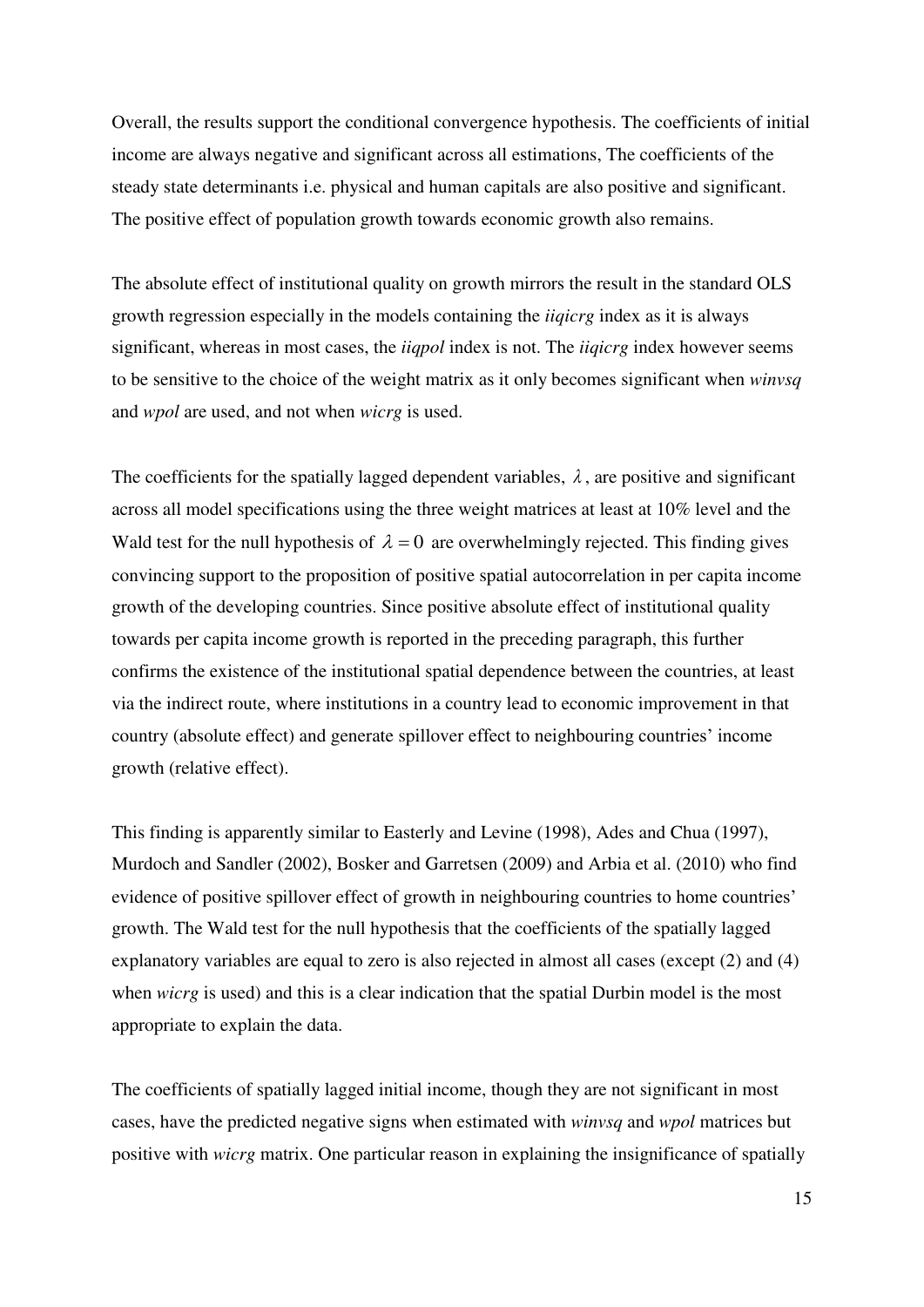lagged initial income is that the relative location of the developing countries, due to their proximity in physical space and institutional settings, generates spillover effect that operates only via the spatial per capita income growth process, and not via the spatially lagged initial income. This situation could points to a possibility that the developing countries under study do not essentially share similar long run growth determinants which otherwise would have caused an influence to spatial conditional convergence and allowed the countries to converge to the same long run growth path (see Abreu et al. 2005 and Arbia et al. 2010 for more discussion on spatial conditional convergence process).

For the augmented convergence speed, it is apparently higher than those obtained from the standard growth regressions once the magnitude of the neighbourhood effect is accounted. The rate of speed rises from 0.8-0.9% in standard growth regression (Table 1) to 1.9-2.2% in spatial growth regression with *winvsq* matrix (Table 3). This finding therefore confirms the positive effect of neighbouring countries' per capita income growth on home countries per capita income growth and suggests countries that belong to the same clusters in space tend to converge to a similar level of growth.

As for the model with institutional distance matrices, the regression using *wpol* matrix gives identical results to the model using *winvsq* matrix with convergence speed greater than that of standard regression and this gives an indication that countries with similar level of political institutional settings tend to converge to similar level of growth. However, in regression using the *wicrg* weight matrix, the augmented speed of convergence however is much lower than that of standard growth regressions and we are of the opinion that the reason to this finding is because of the weakness of *wicrg* as a weight matrix.

The estimation results also yield positive significant spatial externalities of the physical and human capitals (*wx\_sk* and *wx\_sh* respectively) i.e. there is significant spatial dependence in the physical and human capitals among the countries. This is not uncommon in the growthspace literature as shown by Lall and Yilmaz (2001) who estimate a conditional convergence model with human capital spill overs using data for the United States and they find evidence that human capital levels are spatially correlated. López-Bazo et al. (2004) meanwhile find evidence of technology diffusion in the EU regions where the level of technology in each region depends on its neighbours' level of technology which in turn related to the stock of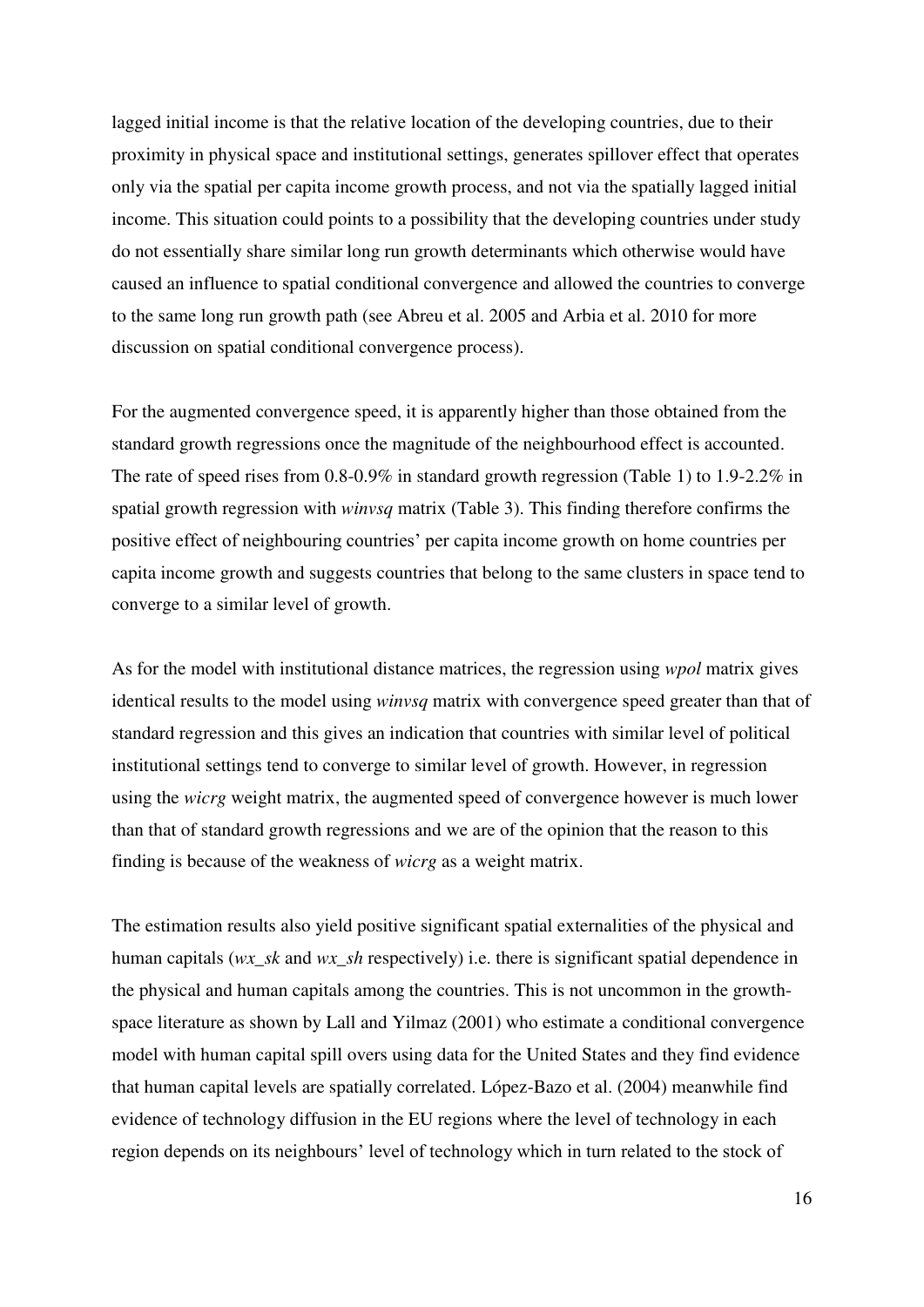physical and human capitals. Ertur and Koch (2006; 2007) propose a spatially augmented Solow model that is able to show the technological interdependence, and spatial externalities of physical (2007) and human capitals (2006). Again, estimation using *wicrg* matrix produce insignificant spatially lagged physical and human capitals in most cases.

Similar to its absolute effect, the relative effect of the institutional index, particularly *iiqicrg*, remains significant in all models estimated with matrix *winvsq* and *wpol*, but not with *wicrg*. On the other hand, the relative effect of *iiqpol* index is found to be insignificant most of the time. Contrary to the previously documented positive spillover effect of institutions towards growth (as earlier discussed in the review section, and see also Easterly and Levine 1998; Ades and Chua 1997; Murdoch and Sandler 2002; Bosker and Garretsen 2009; and Arbia et al. 2010), we however find negative spillover effects of the *iiqicrg* index. In hindsight, these contradictory findings could be thought of as the consequence of an endogeneity problem that plagues the spatial model estimation using institutional weight matrix (*wicrg* and *wpol*). Nevertheless, the relative effect of *iiqicrg* remains negative in the estimation using the exogenous geographical-based matrix (*winvsq*). This study is not the first to find no empirical support for the positive spillover effect of institutions since Faber and Gerritse (2009) and Claeys and Manca (2010) have also reported similar findings.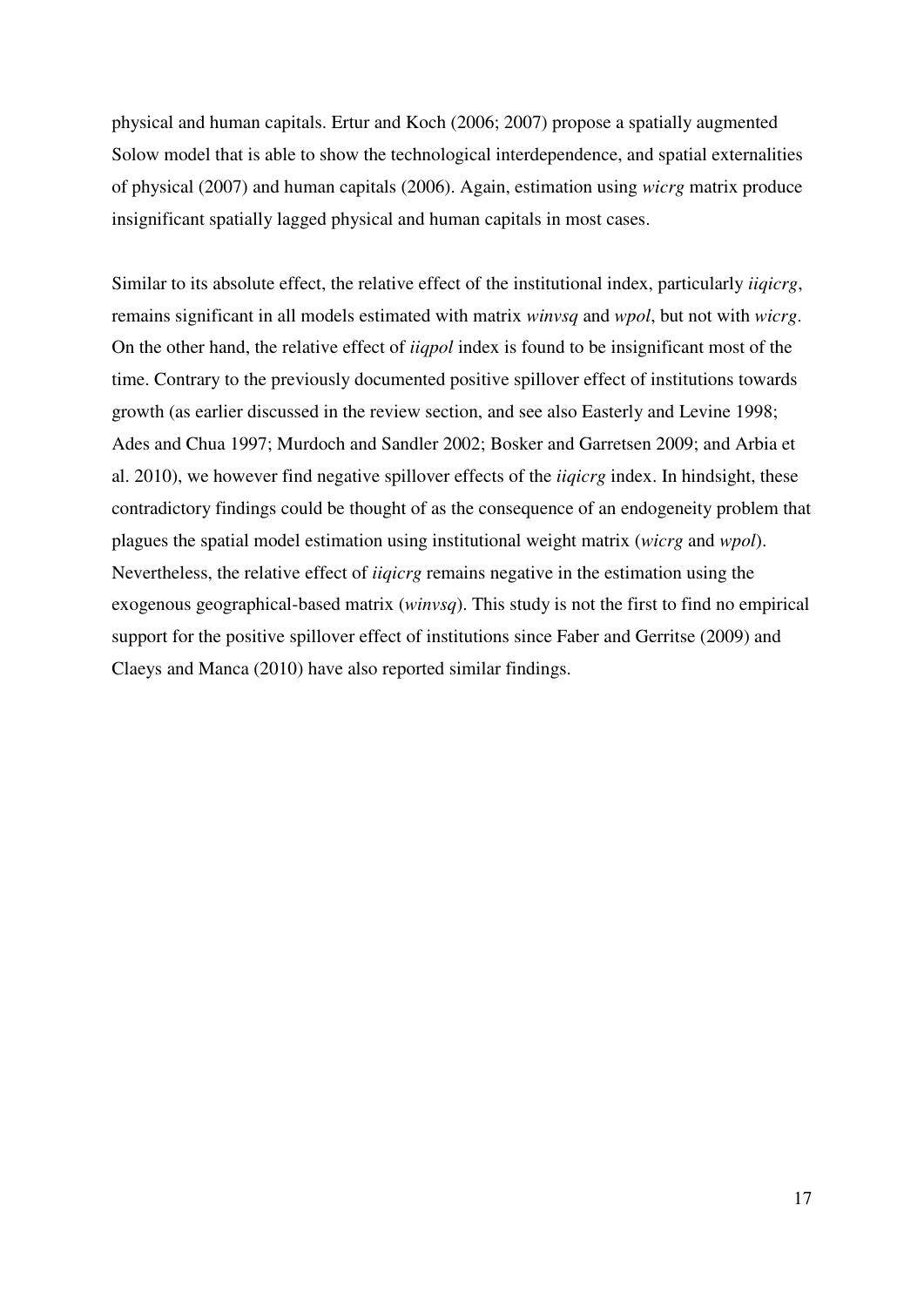Table 3: Spatial Durbin regression of growth model using inverse squared distance weight matrix (*winvsq*) c

| Model specification         | (1)          | (2)          | (3)          | (4)          |
|-----------------------------|--------------|--------------|--------------|--------------|
| $\log y_{1984}$             | $-0.0058***$ | $-0.010***$  | $-0.0059***$ | $-0.0099***$ |
|                             | (0.0014)     | (0.0018)     | (0.0015)     | (0.0018)     |
| sk                          | $0.0184***$  | $0.0137***$  | $0.0179***$  | $0.0135***$  |
|                             | (0.0029)     | (0.0030)     | (0.0029)     | (0.0031)     |
| $n+g+\delta$                | $0.0146***$  | $0.0138**$   | $0.0147***$  | $0.0138**$   |
|                             | (0.0055)     | (0.0054)     | (0.0055)     | (0.0054)     |
| sh                          | $0.0008***$  | $0.0006***$  | $0.0007***$  | $0.0006***$  |
|                             | (0.0001)     | (0.0001)     | (0.0001)     | (0.0001)     |
| iiqicrg                     |              | $0.0093***$  |              | $0.0091***$  |
|                             |              | (0.0021)     |              | (0.0021)     |
| iiqpol                      |              |              | 0.0010       | 0.0005       |
|                             |              |              | (0.0007)     | (0.0006)     |
| $w_{\perp}$ log $y_{1984}$  | $-0.0150***$ | $-0.0080$    | $-0.0143***$ | $-0.0073$    |
|                             | (0.0051)     | (0.0056)     | (0.0051)     | (0.0057)     |
| $wx\_sk$                    | $0.0408***$  | $0.0429***$  | $0.0442***$  | $0.0445***$  |
|                             | (0.0087)     | (0.0089)     | (0.0091)     | (0.0090)     |
| wx $n+g+\delta$             | 0.0056       | 0.0035       | 0.0031       | 0.0020       |
|                             | (0.0088)     | (0.0087)     | (0.0089)     | (0.0090)     |
| $wx\_sh$                    | $0.0013***$  | $0.0016**$   | $0.0014***$  | $0.0016***$  |
|                             | (0.0005)     | (0.0006)     | (0.0005)     | (0.0006)     |
| wx_iiqicrg                  |              | $-0.0123***$ |              | $-0.0118***$ |
|                             |              | (0.0041)     |              | (0.0042)     |
| $wx\_iiqpol$                |              |              | $-0.0040*$   | $-0.0023$    |
|                             |              |              | (0.0024)     | (0.0025)     |
| constant                    | $-0.1978*$   | $-0.1805*$   | $-0.1821*$   | $-0.1737*$   |
|                             | (0.1092)     | (0.1018)     | (0.1090)     | (0.1025)     |
| $\overline{\lambda}$        | $0.1749**$   | $0.2038***$  | $0.1802**$   | $0.2057***$  |
|                             | (0.0705)     | (0.0700)     | (0.0701)     | (0.0699)     |
| Augmented convergence speed | $-0.0218$    | $-0.0200$    | $-0.0213$    | $-0.0192$    |
| <b>Squared Correlation</b>  | 0.1844       | 0.2164       | 0.1864       | 0.2169       |
| Variance Ratio              | 0.1849       | 0.2160       | 0.1862       | 0.2164       |
| Log likelihood              | 2170.784     | 2199.866     | 2172.502     | 2200.386     |
| Wald test 1                 | $6.160**$    | 8.476***     | 6.606***     | 8.665***     |
| Wald test 2                 | 31.386***    | 30.522***    | 34.904***    | 32.253***    |
| ${\bf N}$                   | 1392         | 1392         | 1392         | 1392         |

<sup>c</sup>Dependent variable is real GDP per capita growth. Please refer Table 1 footnote for information about Model (1) until (4). Standard errors are in parentheses. Wald test 1 is for null hypothesis that  $\lambda$ =0  $\sim$ χ 2(1). Wald test 2 is for null hypothesis that coefficients on lags of X's (or spatially lagged explanatory variables)= $0 \sim \chi(1)$ . \*\*\*, \*\* and \* denote significance at 1%, 5% and 10% respectively.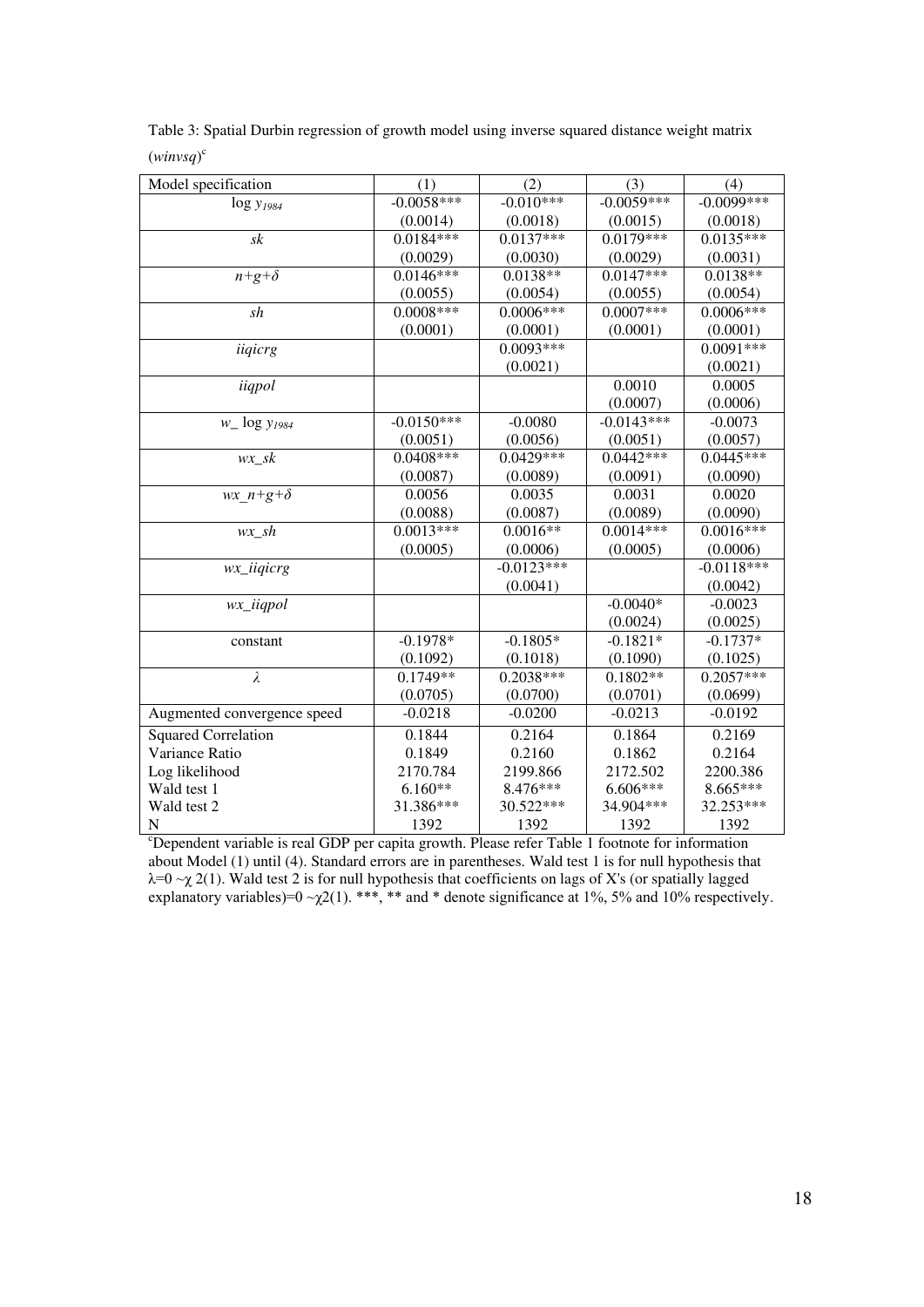| Table 4: Spatial Durbin regression of growth model using institutional distance weight matrix |
|-----------------------------------------------------------------------------------------------|
| $(wicrg)^d$                                                                                   |

| Model specification         | (1)          | (2)          | (3)          | (4)          |
|-----------------------------|--------------|--------------|--------------|--------------|
| $log y_{1984}$              | $-0.0079***$ | $-0.0087***$ | $-0.0084***$ | $-0.0093***$ |
|                             | (0.0014)     | (0.0016)     | (0.0014)     | (0.0017)     |
| $S_k$                       | $0.0270***$  | $0.0249***$  | $0.0265***$  | $0.0243***$  |
|                             | (0.0031)     | (0.0032)     | (0.0030)     | (0.0032)     |
| $n+g+\delta$                | $0.0124**$   | $0.0115**$   | $0.0127**$   | $0.0117**$   |
|                             | (0.0052)     | (0.0052)     | (0.0052)     | (0.0052)     |
| $\overline{Sh}$             | $0.0007***$  | $0.0006***$  | $0.0007***$  | $0.0006***$  |
|                             | (0.0001)     | (0.0001)     | (0.0001)     | (0.0001)     |
| <b>Iigicrg</b>              |              | 0.0058       |              | 0.0062       |
|                             |              | (0.0038)     |              | (0.0042)     |
| <b>liqpol</b>               |              |              | 0.0011       | $0.0013*$    |
|                             |              |              | (0.0007)     | (0.0007)     |
| $w_{log}$ y <sub>1984</sub> | 0.0042       | 0.0020       | 0.0039       | 0.0017       |
|                             | (0.0052)     | (0.0054)     | (0.0052)     | (0.0057)     |
| $wx\_sk$                    | $-0.0001$    | $-0.0070$    | 0.0005       | $-0.0063$    |
|                             | (0.0112)     | (0.0103)     | (0.0113)     | (0.0102)     |
| wx $n+g+\delta$             | 0.0051       | 0.0039       | 0.0050       | 0.0035       |
|                             | (0.0059)     | (0.0057)     | (0.0059)     | (0.0059)     |
| $wx\_sh$                    | $0.0013***$  | 0.0005       | $0.0013***$  | 0.0005       |
|                             | (0.0004)     | (0.0004)     | (0.0004)     | (0.0004)     |
| wx_iiqicrg                  |              | 0.0015       |              | 0.0012       |
|                             |              | (0.0058)     |              | (0.0064)     |
| wx_iiqpol                   |              |              | $-0.0005$    | $-0.0010$    |
|                             |              |              | (0.0016)     | (0.0018)     |
| constant                    | $-0.2125***$ | $-0.1651**$  | $-0.2099***$ | $-0.1583**$  |
|                             | (0.0661)     | (0.0672)     | (0.0659)     | (0.0667)     |
| $\overline{\lambda}$        | $0.2097***$  | $0.1610**$   | $0.2097***$  | $0.1609**$   |
|                             | (0.0684)     | (0.0677)     | (0.0680)     | (0.0674)     |
| Augmented convergence speed | $-0.0054$    | $-0.0081$    | $-0.0063$    | $-0.0091$    |
| <b>Squared Correlation</b>  | 0.1649       | 0.1818       | 0.1661       | 0.1838       |
| Variance Ratio              | 0.1603       | 0.1821       | 0.1618       | 0.1841       |
| Log likelihood              | 2154.703     | 2167.874     | 2155.826     | 2169.568     |
| Wald test 1                 | 9.408***     | 5.653**      | 9.499***     | 5.706**      |
| Wald test 2                 | 19.991***    | 2.539        | 18.387***    | 2.200        |
| ${\bf N}$                   | 1392         | 1392         | 1392         | 1392         |

<sup>d</sup>Dependent variable is real GDP per capita growth. Please refer Table 1 note for information about Model (1) until (4). Standard errors are in parentheses. Wald test 1 is for null hypothesis that  $\lambda=0$ ~χ2(1). Wald test 2 is for null hypothesis that coefficients on lags of *X*'s (or spatially lagged explanatory variables)= $0 \sim \chi(1)$ . \*\*\*, \*\* and \* denote significance at 1%, 5% and 10% respectively.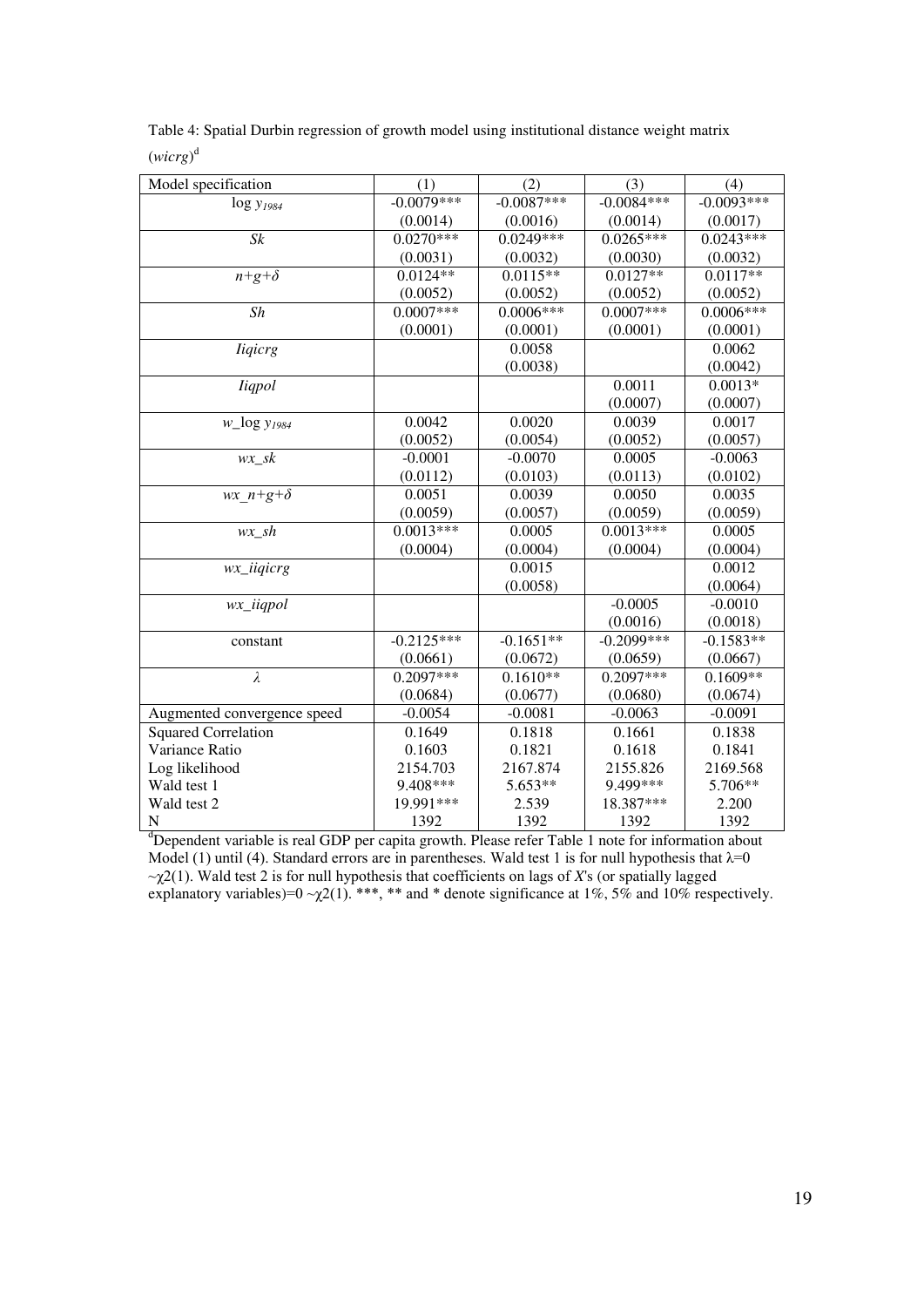| Model specification         | (1)          | (2)          | (3)          | (4)          |
|-----------------------------|--------------|--------------|--------------|--------------|
| $\log y_{1984}$             | $-0.0085***$ | $-0.0102***$ | $-0.0082***$ | $-0.0099***$ |
|                             | (0.0014)     | (0.0015)     | (0.0014)     | (0.0015)     |
| Sk                          | $0.0289***$  | $0.0240***$  | $0.0290***$  | $0.0241***$  |
|                             | (0.0031)     | (0.0031)     | (0.0031)     | (0.0031)     |
| $n+g+\delta$                | $0.0134***$  | $0.0122**$   | $0.0133**$   | $0.0121**$   |
|                             | (0.0052)     | (0.0052)     | (0.0052)     | (0.0051)     |
| Sh                          | $0.0008***$  | $0.0006***$  | $0.0008***$  | $0.0006***$  |
|                             | (0.0001)     | (0.0001)     | (0.0001)     | (0.0001)     |
| <b>Iiqicrg</b>              |              | $0.0084***$  |              | $0.0084***$  |
|                             |              | (0.0018)     |              | (0.0018)     |
| <i>liqpol</i>               |              |              | $-0.0024$    | $-0.0015$    |
|                             |              |              | (0.0030)     | (0.0031)     |
| $w_{log}$ y <sub>1984</sub> | $-0.0051$    | $-0.0020$    | $-0.0038$    | $-0.0009$    |
|                             | (0.0036)     | (0.0036)     | (0.0039)     | (0.0038)     |
| $wx\_sk$                    | $0.0160**$   | $0.0190***$  | $0.0176**$   | $0.0211***$  |
|                             | (0.0074)     | (0.0072)     | (0.0077)     | (0.0074)     |
| wx $n+g+\delta$             | 0.0063       | 0.0046       | 0.0055       | 0.0036       |
|                             | (0.0061)     | (0.0058)     | (0.0062)     | (0.0059)     |
| $wx\_sh$                    | $0.0011***$  | $0.0007**$   | $0.0011***$  | $0.0007**$   |
|                             | (0.0003)     | (0.0003)     | (0.0003)     | (0.0003)     |
| wx_iiqicrg                  |              | $-0.0048*$   |              | $-0.0050*$   |
|                             |              | (0.0028)     |              | (0.0027)     |
| $wx\_iiqpol$                |              |              | 0.0021       | 0.0008       |
|                             |              |              | (0.0035)     | (0.0036)     |
| constant                    | $-0.2050***$ | $-0.1915**$  | $-0.2115***$ | $-0.1951**$  |
|                             | (0.0774)     | (0.0825)     | (0.0778)     | (0.0826)     |
| $\lambda$                   | $0.1145*$    | $0.1287**$   | $0.1111*$    | $0.1268**$   |
|                             | (0.0644)     | (0.0622)     | (0.0645)     | (0.0624)     |
| Augmented convergence speed | $-0.0146$    | $-0.0135$    | $-0.0129$    | $-0.0121$    |
| <b>Squared Correlation</b>  | 0.1601       | 0.1916       | 0.1608       | 0.1922       |
| Variance Ratio              | 0.1602       | 0.1920       | 0.1608       | 0.1923       |
| Log likelihood              | 2147.660     | 2174.854     | 2148.113     | 2175.203     |
| Wald test 1                 | $3.162*$     | 4.289**      | 2.966*       | 4.124**      |
| Wald test 2                 | 20.557***    | 16.654 ***   | 20.130***    | 16.581**     |
| ${\bf N}$                   | 1392         | 1392         | 1392         | 1392         |

Table 5: Spatial Durbin regression of growth model using institutional distance weight matrix (*wpol*) e

<sup>e</sup>Dependent variable is real GDP per capita growth. Please refer Table 1 note for information about Model (1) until (4). Standard errors are in parentheses. Wald test 1 is for null hypothesis that  $\lambda=0$ ~χ2(1). Wald test 2 is for null hypothesis that coefficients on lags of *X*'s (or spatially lagged explanatory variables)=0  $\sim \chi$ 2(1). \*\*\*, \*\* and \* denote significance at 1%, 5% and 10% respectively.

### **6. Concluding remarks**

This study empirically supports the existing evidence on the positive significant absolute effect of institutions towards economic growth in developing countries. It also finds that institutional spatial dependence in the countries under study does exist, and institutional spillover effects are shown to run via the indirect route i.e. institutions in a country lead to improvement in economic growth in that country and this situation consequently generates spillover effect on economic growth in neighbouring countries. This finding is similar to that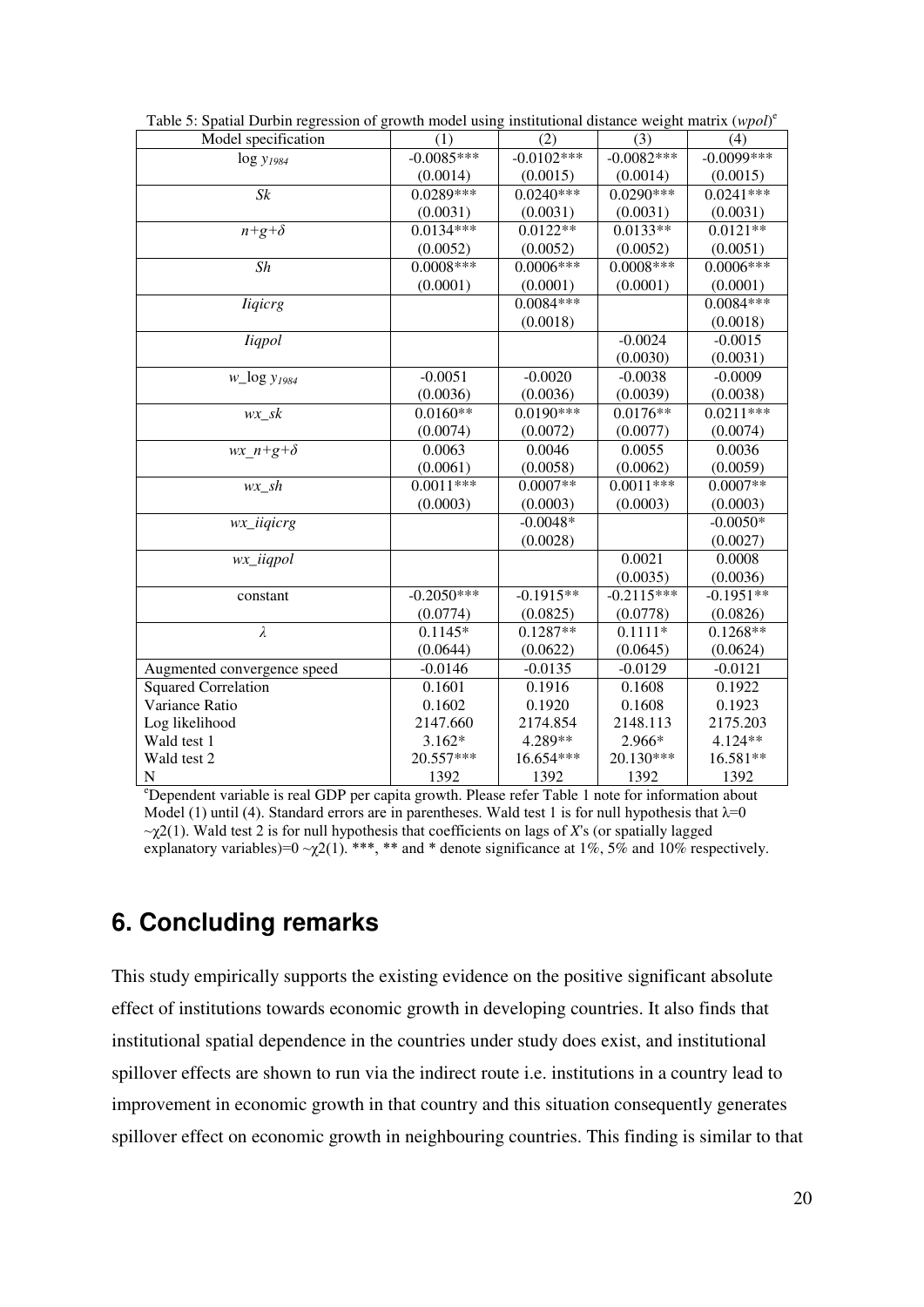of Easterly and Levine (1998), Ades and Chua (1997), Murdoch and Sandler (2002), Bosker and Garretsen (2009), and Arbia et al. (2010).

However, the spillover effect is found to operate only via spatially lagged per capita income growth, but not via spatially lagged initial income. This could possibly be due to the fact that developing countries under study do not share similar long run growth determinants hence the spatial divergence process. Furthermore, this study is also unable to find conclusive evidence on the direct channel of the effect for institutional spatial spillover since spatially lagged institutional variables have on overall negative coefficient (which is against the convention) and, in most cases, insignificant. This finding therefore effectively confirms the previously reported indirect channel of institution spillover effects.

With regard to the best institutional weight matrix to proxy for institutional proximity between the countries, the spatial matrix based on political institutional variables dominates that of security of property rights since the estimation using the former produces identical results to the estimation using an exogenous geographical-based matrix. This finding also implies that countries with a similar level of political institutional settings tend to converge to similar level of growth. This study also shows the presence of spatial externalities in human and physical capitals which are also in line with the findings in the previous literature.

Several limitations still abound. Endogeneity remains an important issue and it is not properly addressed in this study. The use of institutional weight matrix also suffers problem of endogeneity and one possible remedy to this problem is via instrumenting the matrix with an appropriate proxy, such as linguistic distance (see Arbia et al, 2010). Notwithstanding that, considering this is one of the rare attempts to formally model institutional spatial interdependence via an institutional distance matrix, and arguably the first to focus on developing coutnries $^{15}$ .

-

 $15$  Arguably Arbia et al. (2010) are the first to employ spatial weight matrix based on institutional distance but the focus of their study is on European regions, unlike this study which is on developing countries.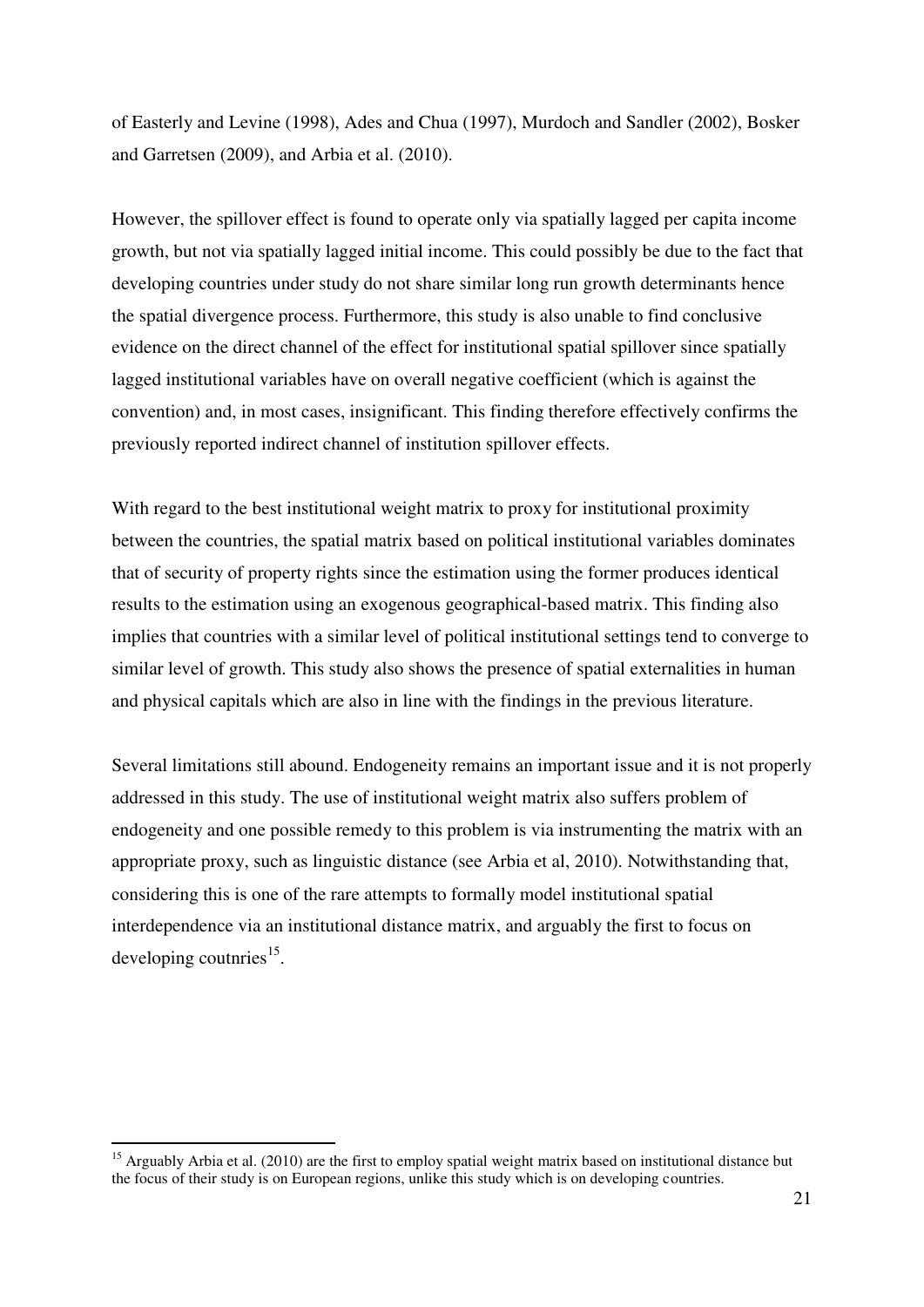#### BIBLIOGRAPHY

Abreu, M., de Groot, H. L. F., & Florax, R. J. G. M. (2005). Space and Growth: A Survey of Empirical Evidence and Methods. *Region et Developement, 21*, 12–43.

Acemoglu, D., Johnson, S., & Robinson, J. A. (2001). The colonial origins of comparative development: An empirical investigation. *American Economic Review, 91(5)*, 1369-1401.

Acemoglu, D., Johnson, S. and Robinson J.A. (2002). "Reversal Of Fortune: Geography and Institutions In The Making Of The Modern World Income Distribution", *The Quarterly Journal of Economics, MIT Press, vol. 117(4)*, pp 1231-1294

Acemoglu, D., Johnson, S., & Robinson, J. A. (2005). Institutions as a Fundamental Cause of Long-Run Growth, *Handbook of Economic Growth Vol. 1*, pp. 385-472.

Ades, A., & Chua, H. B. (1997). Thy Neighbor's Curse: Regional Instability and Economic Growth. *Journal of Economic Growth, 2(3)*, 279-304.

Anselin, L. (2001). Spatial econometrics. In B. H. Baltagi (Ed.), *A Companion to Theoretical Econometrics* (pp. 310–330). Oxford: Blackwell.

Anselin, L., & Bera, A. (1998). Spatial dependence in linear regression models with an introduction to spatial econometrics In A. Ullah & D. E. A. Giles (Eds.), *Handbook of Applied Economic Statistics* (pp. 237-289). New York: Marcel Dekker.

Anselin, L., Bera, A., Florax, R., & Yoon, M. (1996). Simple diagnostic tests for spatial dependence. *Regional Science and Urban Economics, 26(1)*, 77-104.

Arbia, G. (2006). *Spatial Econometrics. Statistical Foundations and Applications to Regional Convergence*. Berlin: Springer.

Arbia, G., Battisti, M., & Di Vaio, G. (2010). Institutions and geography: Empirical test of spatial growth models for European regions. *Economic Modelling, 27(1)*, 12-21.

Barro, R. J. (1991). Economic-growth in a cross-section of countries*. Quarterly Journal of Economics, 106(2),* 407-443.

Barro, R. J., & Lee, J.-W. (2010). A New Data Set of Educational Attainment in the World, 1950-2010. *National Bureau of Economic Research Working Paper Series, No. 15902*.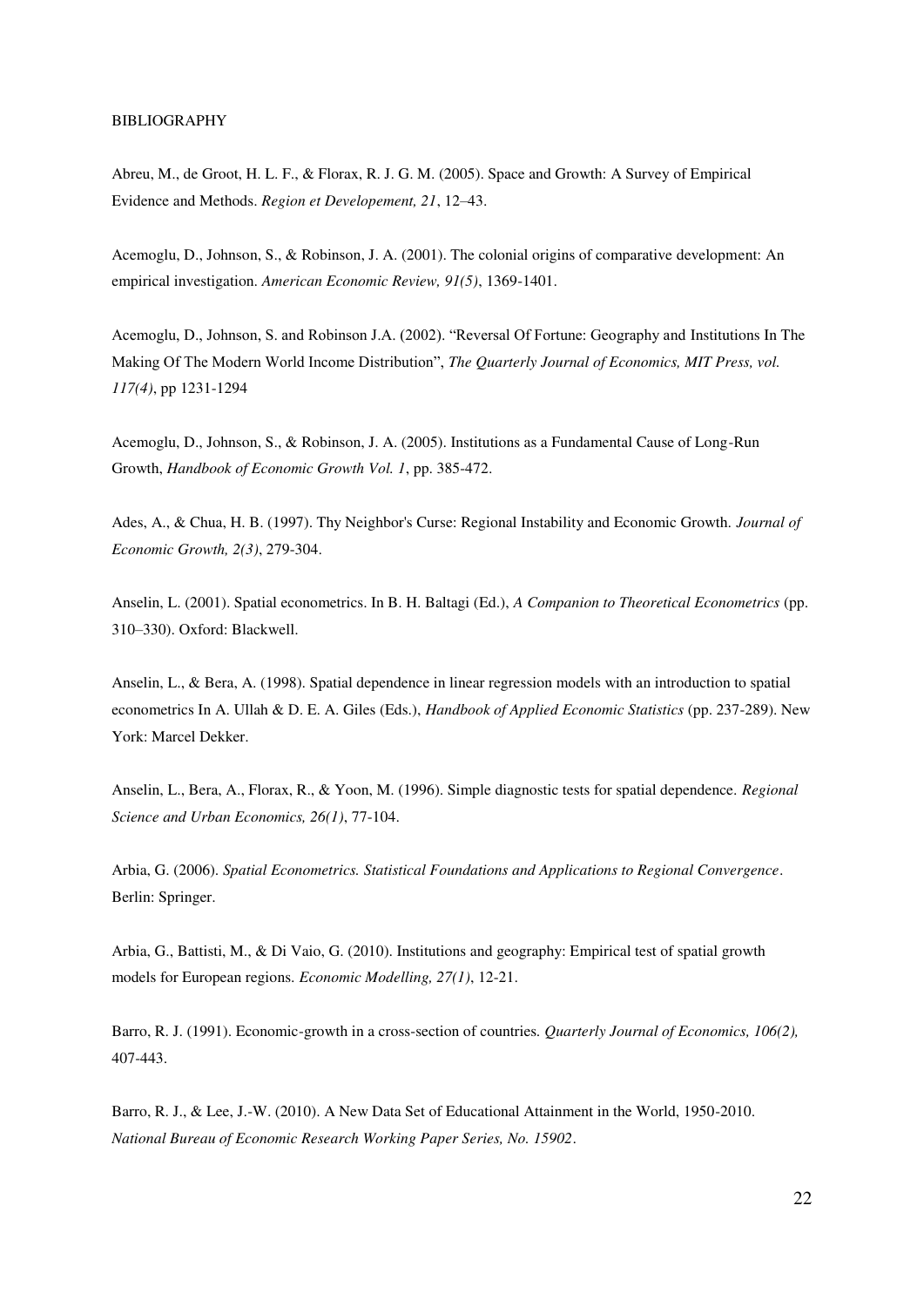Bosker, M., & Garretsen, H. (2009). Economic development and the geography of institutions. *Journal of Economic Geography, 9(3)*, 295-328.

Campos, N. F., & Nugent, J. B. (1999). Development Performance and the Institutions of Governance: Evidence from East Asia and Latin America. *World Development, 27(3),* 439-452.

Caselli, F., Esquivel, G., & Lefort, F. (1996). Reopening the Convergence Debate: A New Look at Cross-Country Growth Empirics. *Journal of Economic Growth, 1(3),* 363-389.

Claeys, P., & Manca, F. (2010). A missing spatial link in institutional quality. *Applied Economics Letters, 18(3)*, 223 - 227.

Crafts, N. (1999). East Asian Growth before and after the Crisis. *IMF Staff Papers, 46(2)*, 139-166.

Easterly, W., & Levine, R. (1998). Troubles with the Neighbours: Africa's Problem, Africa's Opportunity. *Journal of African Economies, 7(1),* 120-142.

Elhorst, J. P. (2003). Specification and Estimation of Spatial Panel Data Models. *International Regional Science Review, 26(3)*, 244-268.

Elhorst, J. P. (2010). Applied Spatial Econometrics: Raising the Bar. *Spatial Economic Analysis, 5(1),* 9-28.

Elhorst, J. P., & Fréret, S. (2009). Evidence Of Political Yardstick Competition In France Using A Two-Regime Spatial Durbin Model With Fixed Effects. *Journal of Regional Science, 49(5),* 931-951.

Ertur, C., & Koch, W. (2006). Convergence, Human Capital and International Spillovers: *Laboratoire d'Economie et de Gestion, CNRS UMR 5118*, Université de Bourgogne.

Ertur, C., & Koch, W. (2007). Growth, technological interdependence and spatial externalities: theory and evidence. *Journal of Applied Econometrics, 22(6),* 1033-1062.

Faber, G., & Gerritse, M. (2009). External influences on local institutions: spatial dependence and openness: *Utrecht School of Economics*.

Florax, R. J. G. M., Folmer, H., & Rey, S. J. (2003). Specification searches in spatial econometrics: the relevance of Hendry's methodology. *Regional Science and Urban Economics, 33(5),* 557-579.

Gastil, R. D. (1978). Freedom in the world : political rights and civil liberties. Retrieved from <http://www.nsd.uib.no/macrodataguide/set.html?id=17&sub=1>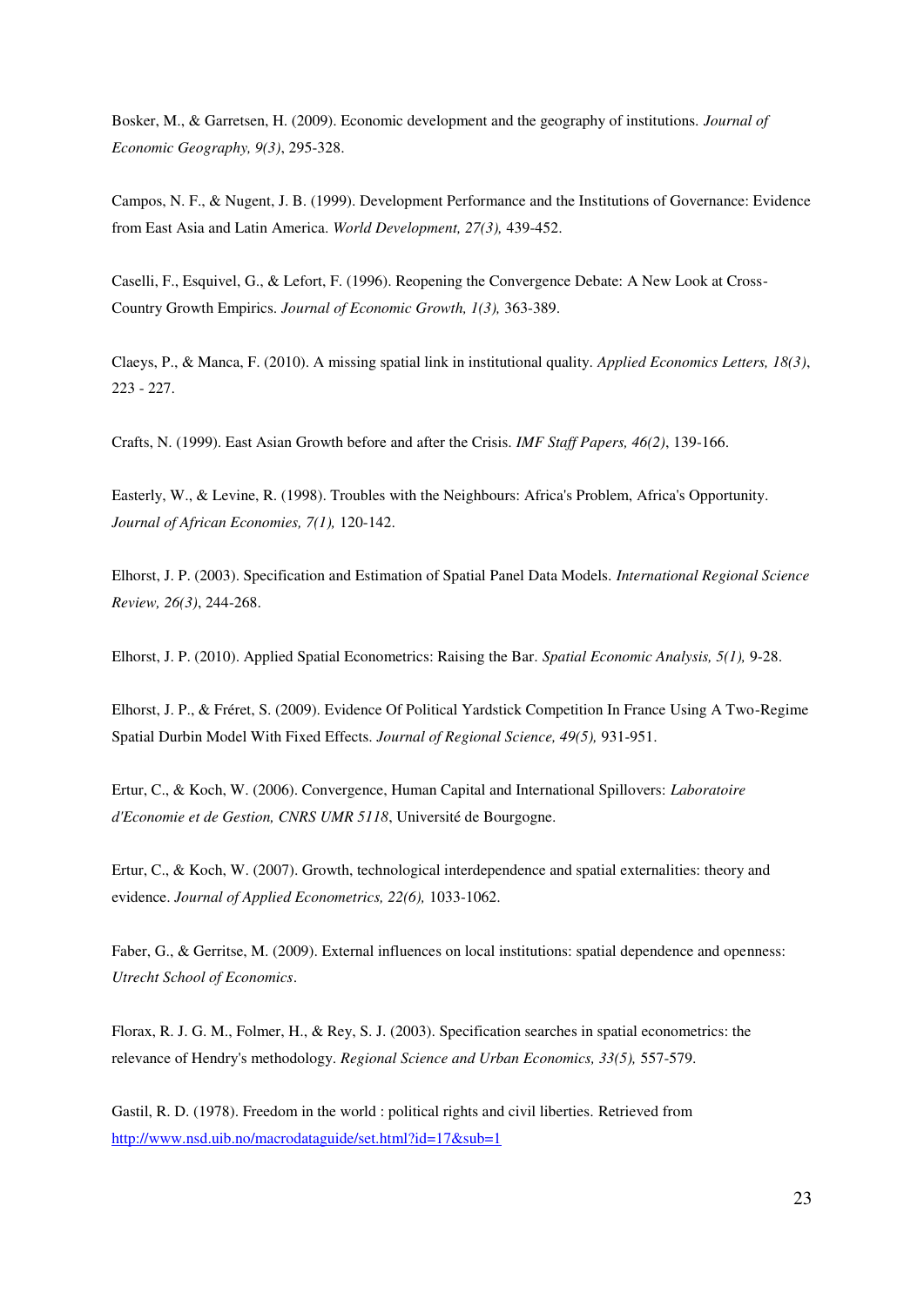Glaeser, E., L. , La-Porta, R., Lopez-de-Silanes, F., & Shleifer, A. (2004). Do Institutions Cause Growth? *Journal of Economic Growth, 9(3),* 271-303.

Gleditsch, K. S., & Beardsley, K. (2004). Nosy Neighbors. *Journal of Conflict Resolution, 48(3),* 379-402.

Hall, R. E., & Jones, C. I. (1999). Why do some countries produce so much more output per worker than others? *Quarterly Journal of Economics, 114(1),* 83-116.

Headey, D. D., & Hodge, A. (2009). The Effect of Population Growth on Economic Growth: A Meta-Regression Analysis of the Macroeconomic Literature. *Population and Development Review, 35(2),* 221-248.

Henisz, W. J. (2010). Political Constraint Index Dataset. from [http://www](http://www-management.wharton.upenn.edu/henisz/)[management.wharton.upenn.edu/henisz/](http://www-management.wharton.upenn.edu/henisz/)

Hoeffler, A. (2002). The Augmented Solow Model and the African Growth Debate. *Oxford Bulletin of Economics and Statistics, 64(2),* 135-158.

Islam, N. (1995). Growth Empirics: A Panel Data Approach. *The Quarterly Journal of Economics, 110(4),* 1127-1170.

Kaminsky, G. L., & Reinhart, C. M. (2000). On crises, contagion, and confusion. *Journal of International Economics, 51(1)*, 145-168.

Kelejian, H. H., Murrell, P., & Shepotylo, O. (2008). Spatial Spillovers in the Development of Institutions. *Mimeo*, University of Maryland.

Kogut, B., & Singh, H. (1988). The Effect of National Culture on the Choice of Entry Mode. *Journal of International Business Studies, 19(3)*, 411-432.

Kostova, T. (1999). Transnational Transfer of Strategic Organizational Practices: A Contextual Perspective*. The Academy of Management Review, 24(2)*, 308-324.

Kostova, T., & Zaheer, S. (1999). Organizational Legitimacy under Conditions of Complexity: The Case of the Multinational Enterprise. *The Academy of Management Review, 24(1)*, 64-81.

Lall, S. V., & Yilmaz, S. (2001). Regional economic convergence: Do policy instruments make a difference? *The Annals of Regional Science, 35(1),* 153-166.

LeSage, J., & Pace, R. K. (2009*). Introduction to Spatial Econometrics*. Boca Raton, Florida: Chapman & Hall/CRC.